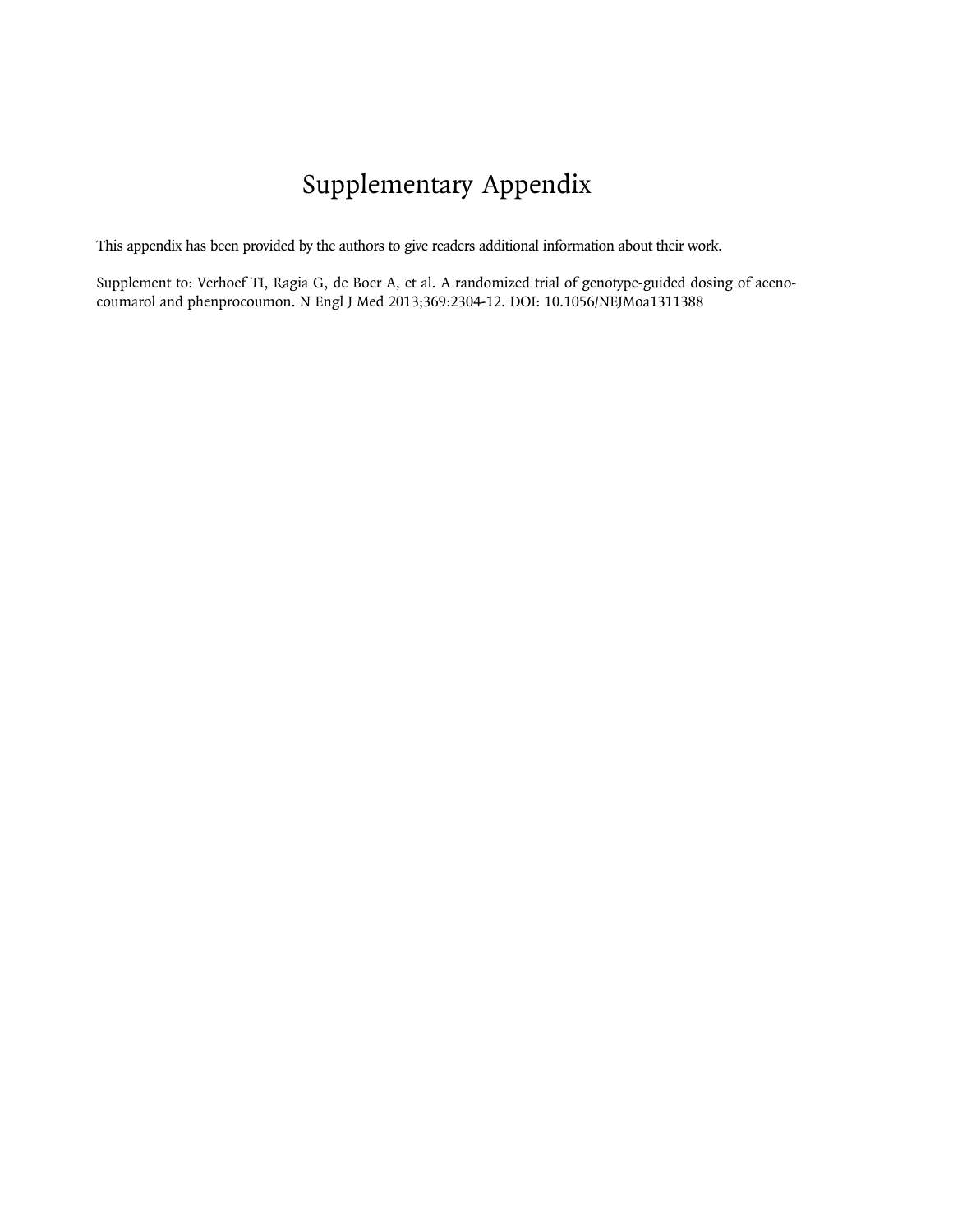# **Supplementary Appendix**

# **A Randomized Trial of Genotype-Guided Dosing**

## **of Acenocoumarol and Phenprocoumon**

T I Verhoef<sup>1</sup>, G Ragia<sup>2</sup>, A de Boer<sup>1</sup>, R Barallon<sup>3</sup>, G Kolovou<sup>4</sup>, V Kolovou<sup>4</sup>, S Konstantinides<sup>5</sup>, S

Le Cessie<sup>6,7</sup>, E Maltezos<sup>8</sup>, F J M van der Meer<sup>9</sup>, W K Redekop<sup>10</sup>, M Remkes<sup>11</sup>, F R

Rosendaal<sup>12,13</sup>, R M F van Schie<sup>1</sup>, A Tavridou<sup>2,14</sup>, D Tziakas<sup>5</sup>, M Wadelius<sup>15</sup>, V G

Manolopoulos<sup>2,14</sup>, A H Maitland-van der Zee<sup>1</sup> on behalf of the EU-PACT group

<sup>1</sup>Department of Pharmaceutical Sciences, Division of Pharmacoepidemiology and Clinical Pharmacology, Utrecht University, Utrecht, The Netherlands; <sup>2</sup>Laboratory of Pharmacology, Medical School, Democritus University of Thrace, Alexandroupolis, Greece; <sup>3</sup>LGC Limited, Teddington, Middlesex, United Kingdom; <sup>4</sup>1<sup>st</sup> Cardiology Department, Onassis Cardiac Surgery Center, Athens, Greece; <sup>5</sup>University Cardiology Department, Medical School, Democritus University of Thrace, Alexandroupolis, Greece; <sup>6</sup>Department of Medical Statistics and Bioinformatics, Leiden University Medical Center, Leiden, The Netherlands;  $<sup>7</sup>$ Department of Clinical Epidemiology, Leiden University Medical Center, Leiden, The Netherlands;</sup> <sup>8</sup> Second Department of Internal Medicine, Democritus University of Thrace, Alexandroupolis, Greece;  $9$ Department of Thrombosis and Hemostasis, Leiden University Medical Center, Leiden, The Netherlands;  $10$ Institute for Medical Technology Assessment, Erasmus University, Rotterdam, The Netherlands;  $11$ Atal-Medical Diagnostics Center, Amsterdam, The Netherlands; <sup>12</sup>Department of Clinical Epidemiology, Leiden University Medical Center, Leiden, The Netherlands; <sup>13</sup>Department of Thrombosis and Hemostasis, Leiden University Medical Center, Leiden, The Netherlands; <sup>14</sup>Clinical Pharmacology Unit, Academic General Hospital of Alexandroupolis, Alexandroupolis, Greece; <sup>15</sup>Department of Medical Sciences, Clinical Pharmacology, Uppsala University Hospital, Uppsala, Sweden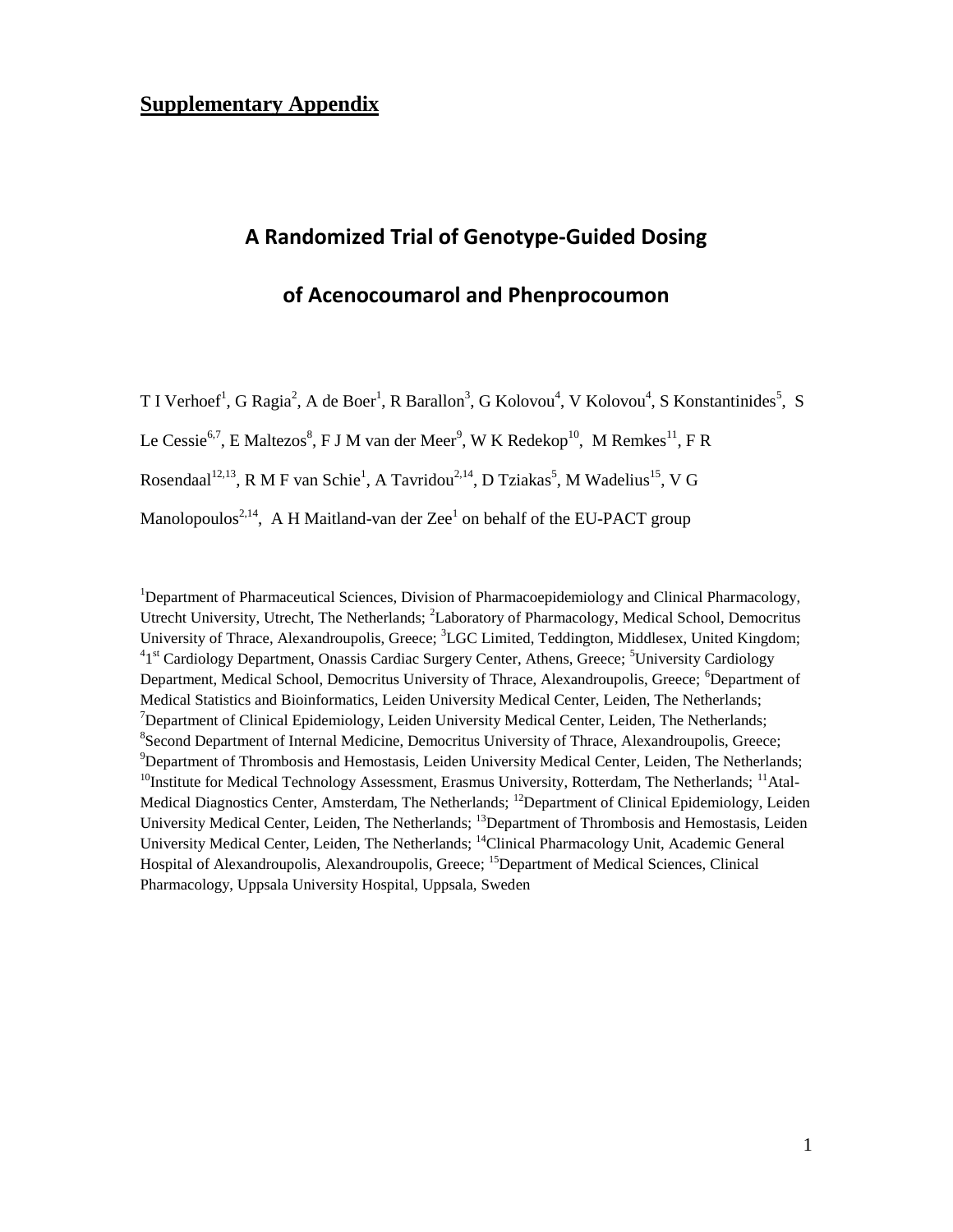## Table of contents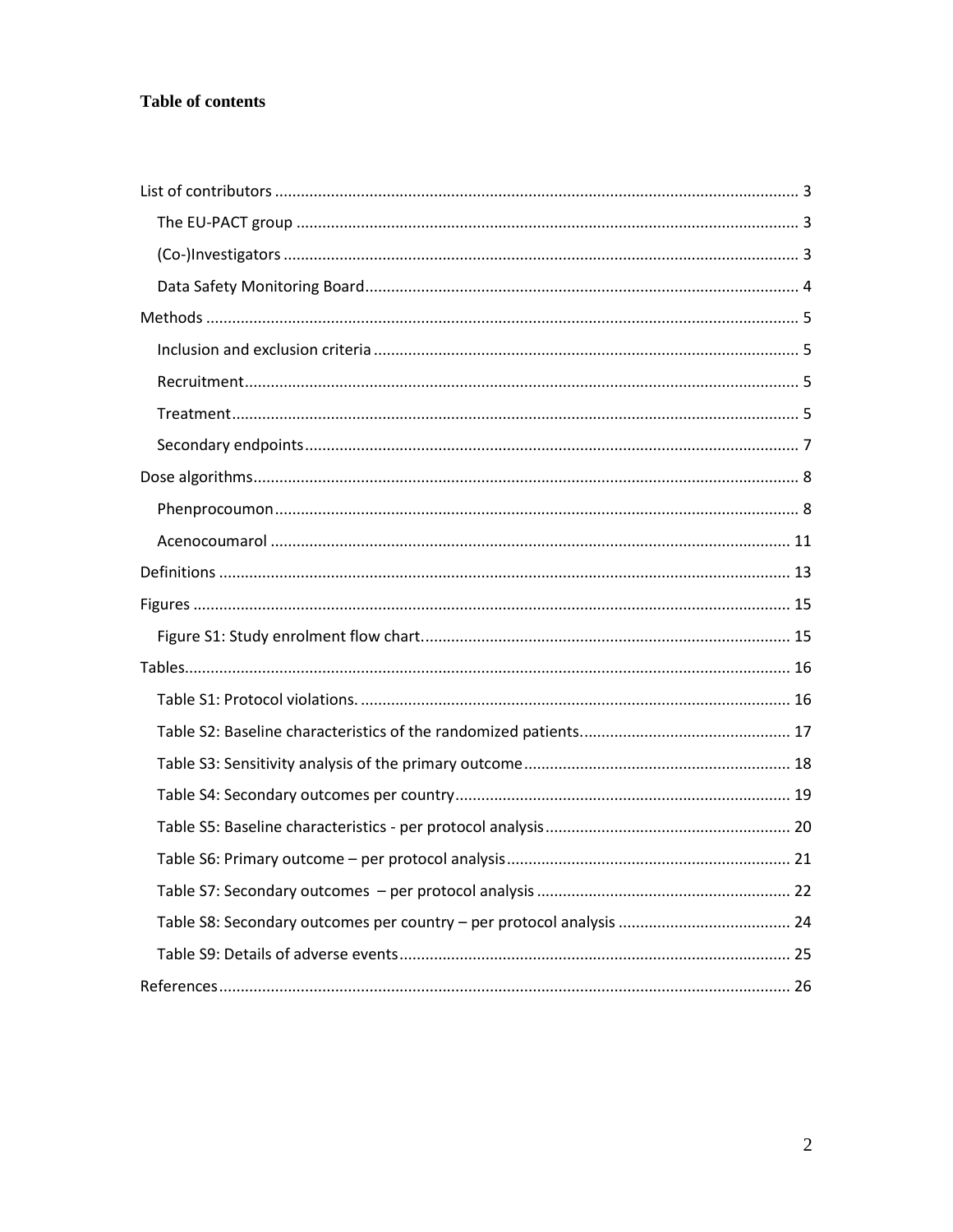#### <span id="page-3-0"></span>**List of contributors**

#### <span id="page-3-1"></span>*The EU-PACT group*

Rita Barallon, LGC Limited, Middlesex, UK Anthonius de Boer, Utrecht University, Utrecht, The Netherlands Ann Daly, Newcastle University, Newcastle upon Tyne, UK Elisabeth Haschke-Becher, Elisabethinen Hospital Linz, Linz, Austria Farhad Kamali, Newcastle University, Newcastle upon Tyne, UK Anke-Hilse Maitland-van der Zee, Utrecht University, Utrecht, The Netherlands Ken Redekop, Erasmus University, Rotterdam, The Netherlands Julia Stingl, Federal institute for drugs and medical devices, University Bonn medical faculty, Germany Vangelis G. Manolopoulos, Democritus University of Thrace, Alexandroupolis, Greece Munir Pirmohamed, University of Liverpool, Liverpool, UK Frits R. Rosendaal, Leiden University Medical Center, Leiden, The Netherlands Mia Wadelius, Uppsala University, Uppsala, Sweden

#### <span id="page-3-2"></span>*(Co-)Investigators*

- University Cardiology Department, Medical School, Democritus University of Thrace, Alexandroupolis, Greece: Georgios Grounidis, Petros Kikas, Konstantina Mitrousi
- Second Department of Internal Medicine, Medical School, Democritus University of  $\bullet$ Thrace, Alexandroupolis, Greece: Ioannis Kouroumichakis
- Onassis Cardiac Surgery Center, Athens, Greece: Themistocles Maounis  $\bullet$
- Division Pharmacoepidemiology and Clinical Pharmacology, Utrecht University, Utrecht, The Netherlands: Wilma van der Wateren, Brianda Straasheijm-Veldhuis, Samira Bayat, Myrre Buikema, Miranda Zuurhout, Hoda Hegazy, Brenda Dorenbos, Peter Beltman,Edwin Hoeben, Arjan Vellenga, Zamiera Karwar, Fazila Hasrat, Siham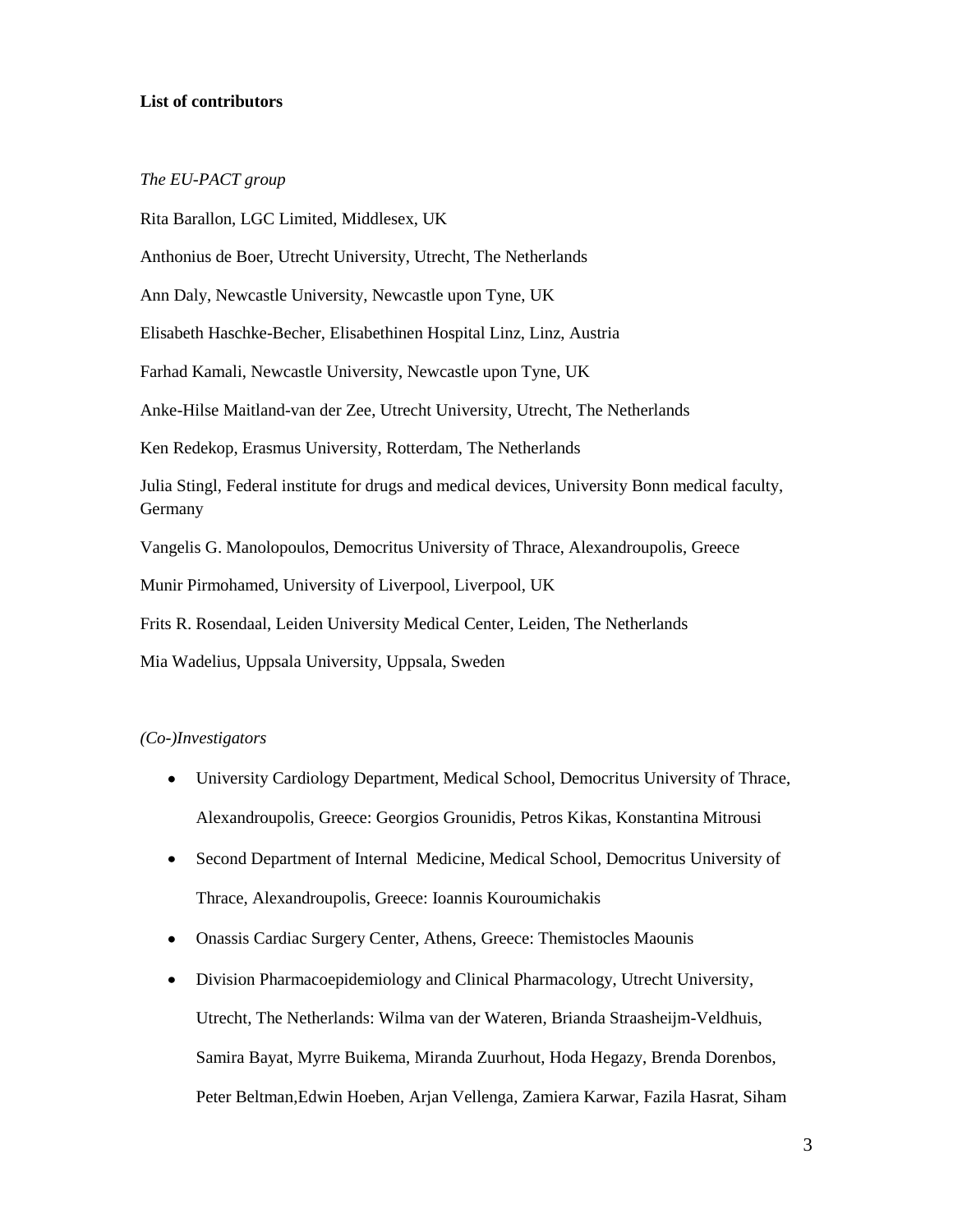Hammoud, Inge Hagemans, Jaqueline Berbee, Simone van der Meer, Sanne Verdoorn, Judith Kraaijeveld, Alexandra Babajeff, Saskia Boejharet, Annette Emerenciana, Nadia el Khedr, Amin Aoussar, Lukas van Hoorn, Ali Aziz, Milaad Elia, Tom Schalekamp

- $\bullet$ Atal-Medical Diagnostics Center, Amsterdam, The Netherlands: Aref Nasser
- Medial Diagnostics centre, Hoofddorp, The Netherlands: Marja Sukel  $\bullet$
- Anticoagulation Clinic Leiden, Leiden, The Netherlands: Desiree Verbeek-Janssen  $\bullet$
- Anticoagulation Clinic The Hague, The Hague, The Netherlands: Helga Vermaas, Milia  $\bullet$ Siauw
- Clinical Pharmacy and Toxicology, Leiden University Medical Center, Leiden, The  $\bullet$ Netherlands: Judith Wessels
- $\bullet$ Department of Clinical Epidemiology and Biostatistics, Academic Medical Center of the University of Amsterdam, Amsterdam, The Netherlands: Koos Zwinderman
- $\bullet$ Uppsala Clinical Research Center, Uppsala Universitet, Uppsala, Sweden: Elisabeth Palmcrantz-Graf, Niclas Eriksson
- School of Health and Population Sciences, University of Birmingham, Birmingham, UK:  $\bullet$ David Fitzmaurice
- $\bullet$ Tel Aviv University, Tel Aviv, Israel: David Gurwitz
- University Medical Center Utrecht, Julius Centre: Kit Roes
- Clinical Trial Service, Losser, The Netherlands: Mirjam Bruggink, Béate ten Bokum, Nicky Michorius
- Promasys BV, Leiden, The Netherlands: Jos Hennen, Wolf Ondracek  $\bullet$

#### <span id="page-4-0"></span>*Data Safety Monitoring Board*

Ingolf Cascorbi

Rene Eijkemans

Ruud Koster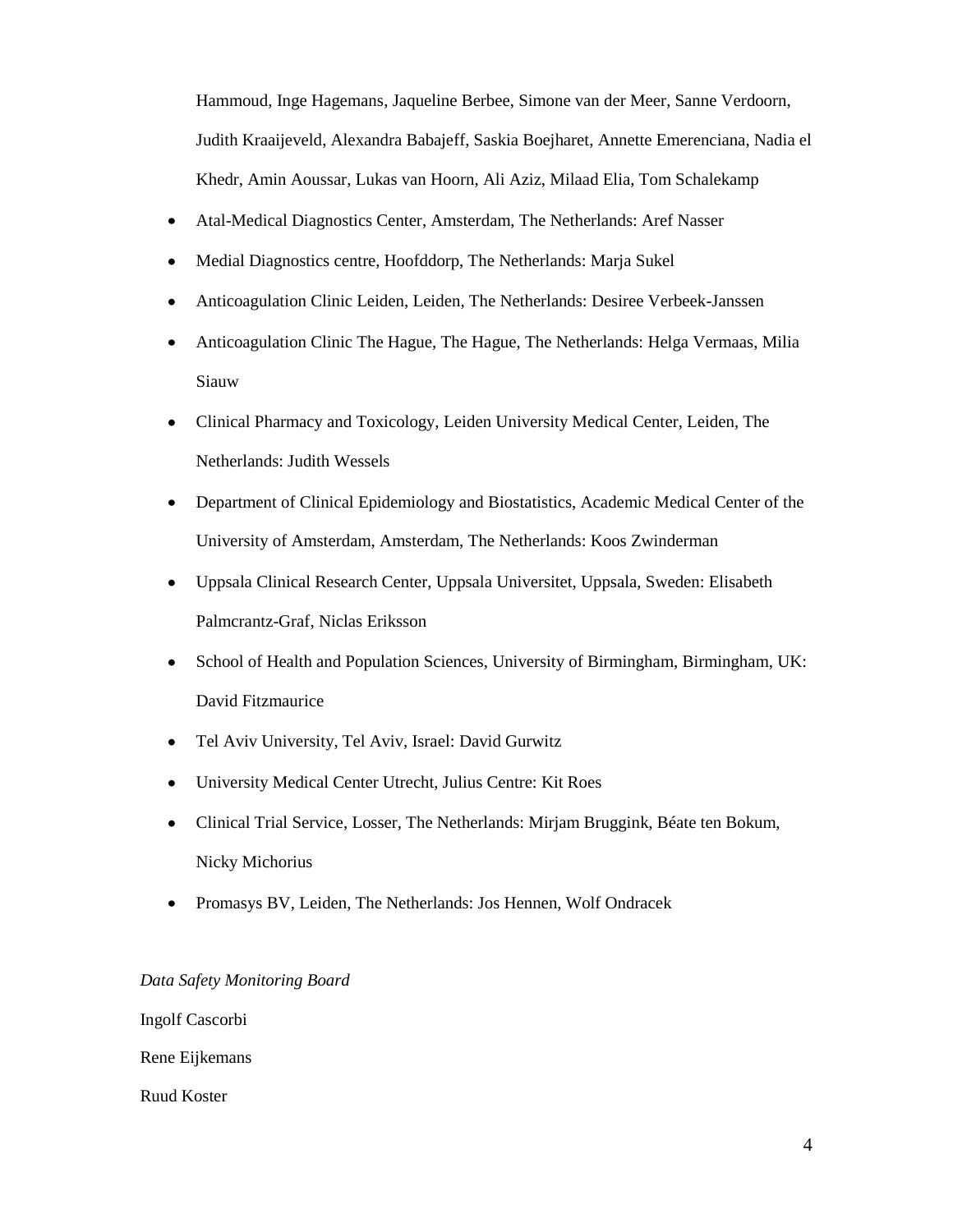#### <span id="page-5-0"></span>**Methods**

#### <span id="page-5-1"></span>*Inclusion and exclusion criteria*

Inclusion criteria were diagnosed with atrial fibrillation or venous thromboembolism initiating acenocoumarol or phenprocoumon treatment for at least 12 weeks, target INR in low intensity range (2-3 in Greece and 2.5-3.5 in The Netherlands), age  $\geq$  18 years and ability to attend the scheduled visits. Exclusion criteria were presence of a mechanical heart valve, severe cognitive impairment, known *CYP2C9* or *VKORC1* genotype at the start of the study, previous treatment with any coumarin anticoagulant, pregnancy or lactation or non-eligibility according to the treating physician.

#### <span id="page-5-2"></span>*Recruitment*

Patients were recruited at the department of Cardiology and the department of Internal medicine of the Democritus University of Thrace in Alexandroupolis, Greece, the Cardiology department of the Onassis Cardiac Surgery Center in Athens, Greece and at four anticoagulant clinics in The Netherlands (Atal-Medical Diagnostics Center in Amsterdam, Medial Diagnostics centre in Hoofddorp, Anticoagulant Clinic The Hague and Anticoagulant Clinic Leiden) from November 2010 to March 2013.

#### <span id="page-5-3"></span>*Treatment*

The PGx group received a dose according to a genotype-guided algorithm for the first 3 days. In some cases, it was not possible to dose the patient according to the dose algorithm from day one on. The patient then received a standard dose on day 1 and the dose on day 2 and 3 was adjusted according to the dosage that the patient had already received at day 1. The standard dose on day one was determined by the physician who decided to start the treatment and this dose is normally 6mg acenocoumarol and 3 or 4 mg phenprocoumon. After 3 days, the patients received a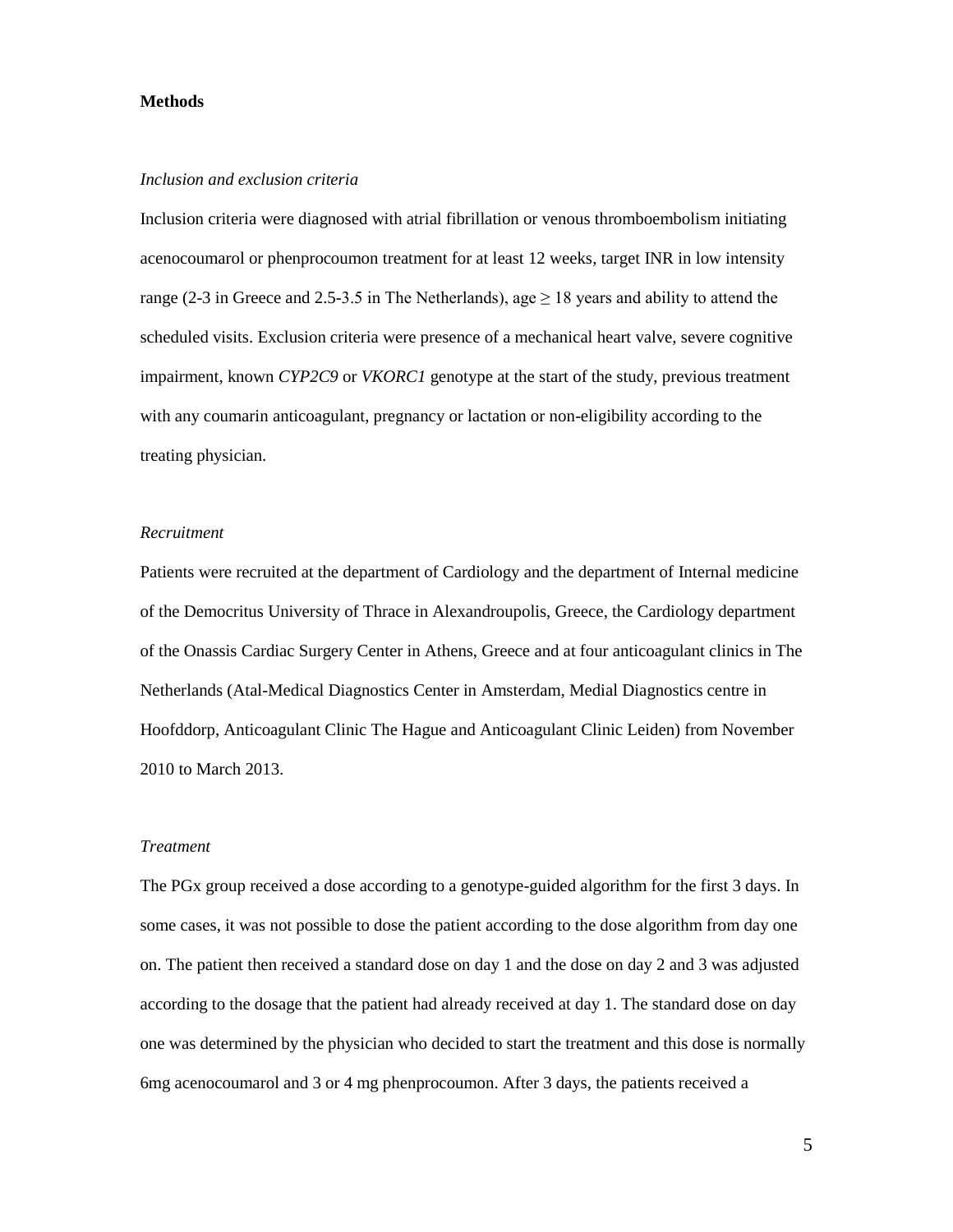maintenance dose according to the genotype-guided dose revision algorithm. The control group was dosed according to a non-genotype-guided loading dose algorithm for the first 3 days. On day 4 or 5 (with possible exceptions due to weekends or bank holidays) doses were adjusted according to the genotype-guided or non-genotype-guided algorithm and first INR value. The dose algorithms included *VKORC1* and *CYP2C9* genotype (intervention arm only), age, sex, height, weight and amiodarone use. The development of these algorithms has been described elsewhere<sup>1</sup>. After the first two visits, the dose was adjusted according to the INR results using local clinical procedures. The coumarin treatment of patients with atrial fibrillation and patients with venous thromboembolism did not differ, as the same algorithm was used. However, patients with venous thromboembolism often also received a low molecular weight heparin until a therapeutic INR was reached. The heparin was prescribed by the physician who decided to initiate the coumarin treatment.

The type of coumarin administered was dependent on the type routinely used by the recruiting centre (acenocoumarol in all three centres in Greece and in Amsterdam (The Netherlands), phenprocoumon in Leiden (The Netherlands) and both coumarin anticoagulants in The Hague (The Netherlands) and Hoofddorp (The Netherlands)) depending on the experience of the prescribing physician. A validated rapid point of care test (POCT) was used to genotype *VKORC1* -1639G>A (rs9923231) and *CYP2C9* \*2 (rs1799853) and \*3 (rs1057910)<sup>2</sup>. For quality assurance, the first 10 blood samples of each centre and a further 10% of all samples were spotted onto classic FTA cards and sent to LGC for genotyping using the HyBeacon®assay on the Lighttyper. Although the target range in The Netherlands is normally 2.5-3.5 for patients with atrial fibrillation or venous thromboembolism, all patients were treated with a target range of 2.0- 3.0 for the purpose of this trial.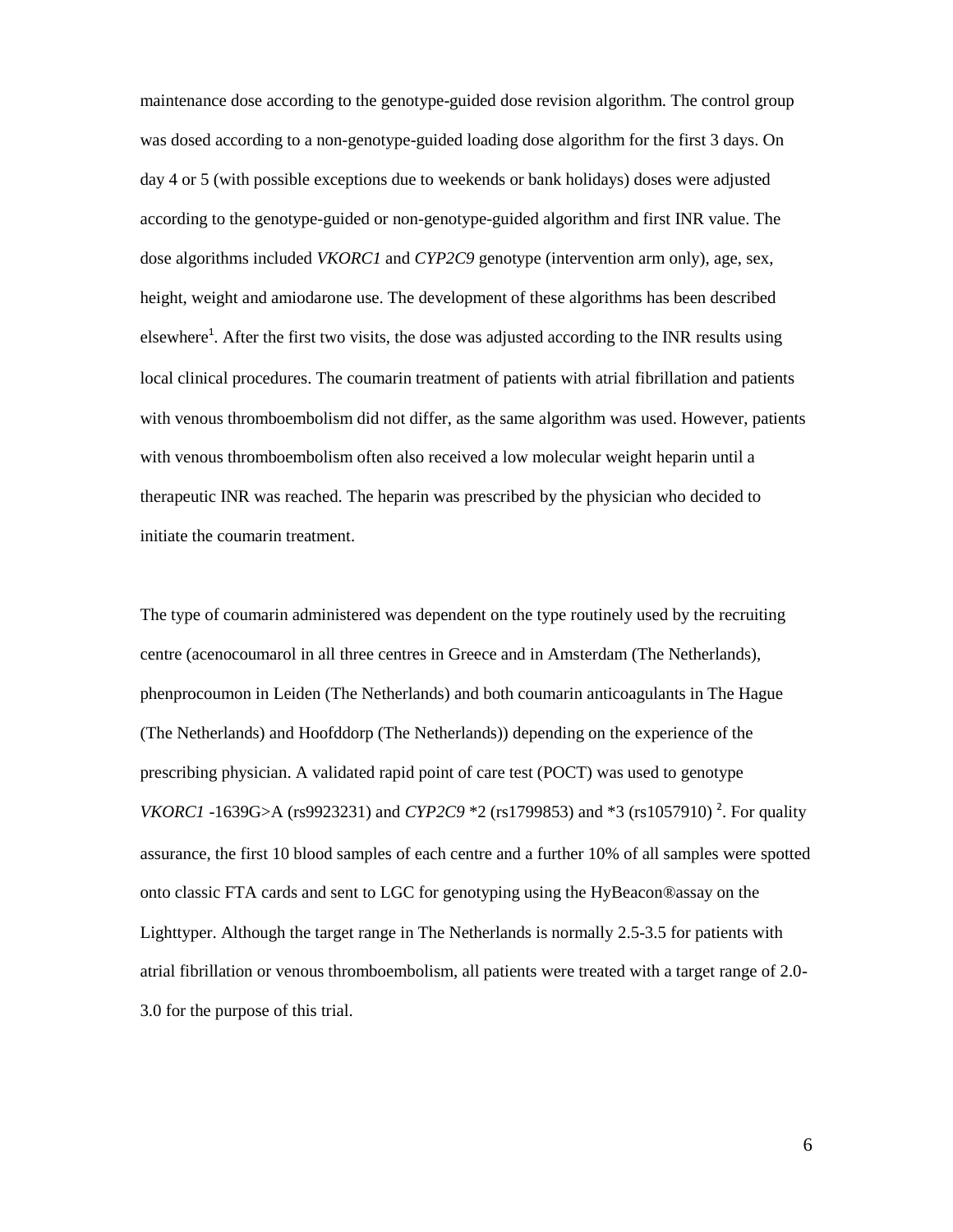#### <span id="page-7-0"></span>*Secondary endpoints*

Secondary endpoints were time to and number of patients with INR≥4, percentage time spent with an INR≥4 or with an INR<2, time to reach therapeutic INR, time to reach stable dose, time to and number of minor and major bleeding events, time to and number of thromboembolic events and incidence of coumarin sensitivity and resistance. Because of the low number of patients (<50%) with ≥4, stable dose, bleeding events and thromboembolic events, we were not able to calculate the median time to event for these endpoints. A therapeutic INR was defined as the first INR within target range, providing that a subsequent INR  $\geq 1$  week later is also within target range. A stable dose was defined as INR within target range for a period of at least 3 weeks with at least three consecutive INR measurements within target range and <10% change in dose. A stable dose of  $\leq 1.0$  mg acenocoumarol or  $\leq 1.5$  mg phenprocoumon indicated coumarin sensitivity, while a dose of  $\geq 8$  mg acenocoumarol or  $\geq 6$  mg phenprocoumon indicated coumarin resistance. More definitions are described below. Because in earlier observational studies the difference in time in therapeutic range between different genotypes was only seen in the first month  $3,4$ , we were also interested in the effect of genotyping on the percentage time in range in the first month only. We therefore also analysed the percentage time in range in the first 4 weeks, week 5-8 and week 9-12, separately.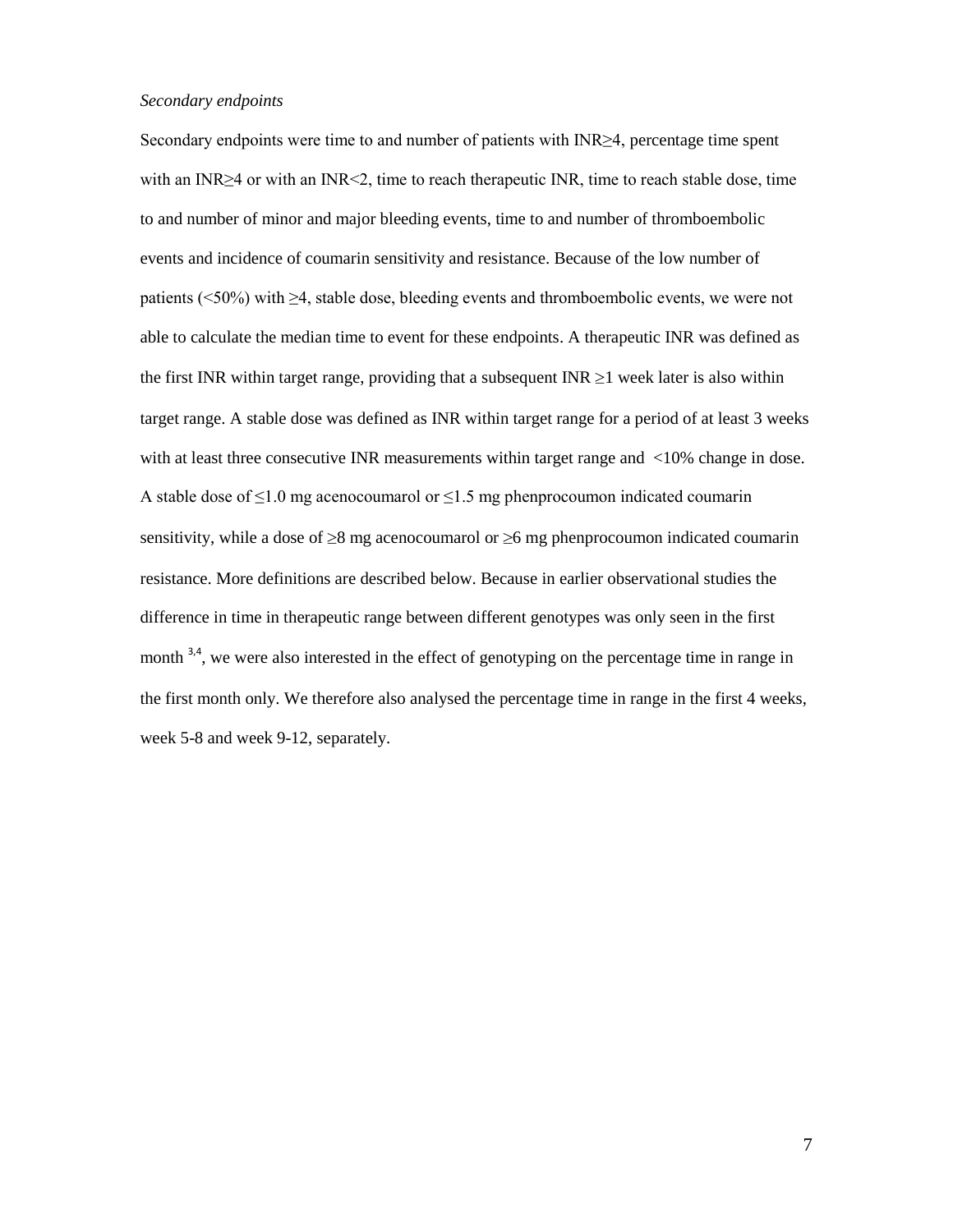#### <span id="page-8-0"></span>**Dose algorithms**

#### <span id="page-8-1"></span>*Phenprocoumon*

#### Loading dose algoritm

## Loading doses for phenprocoumon as derived from the individual maintenance dose.<sup>‡</sup>

| Dose day $1$ (mg) | Dose day $2 \, \text{(mg)}$ | Dose day $3 \, \text{(mg)}$ | <b>Maintenance Dose range</b> |
|-------------------|-----------------------------|-----------------------------|-------------------------------|
|                   |                             |                             | (mg per day)                  |
|                   |                             |                             | ${<}1.04$                     |
| 6                 |                             |                             | 1.04-1.31                     |
| 6                 |                             |                             | 1.31-1.61                     |
| 6                 | h                           |                             | 1.61-1.85                     |
|                   |                             | n                           | 1.85-2.92                     |
|                   |                             |                             | $>2.92*$                      |

<sup>‡</sup> The lower limit of the maintenance dose range corresponds with the given loading dose, e.g. a loading regimen of 6-3-3 leads to a monitoring dose of 1.04 mg/day.

\* Only for genotype-guided algorithm

#### Maintenance dose algorithm

Algorithms for phenprocoumon. ‡

|                                   | Genotype-guided | Non-genotype-guided | Univariate $R^2$ (%) on |
|-----------------------------------|-----------------|---------------------|-------------------------|
|                                   |                 |                     | the sqrt(dose)          |
| Intercept                         | 2.874           | 1.652               |                         |
| CYP2C9 genotype                   |                 |                     | 4.6                     |
| $*1/*1$                           | $0^{\#}$        |                     |                         |
| $*1/*2$                           | $-0.259$        |                     |                         |
| $*1/*3$                           | $-0.342$        |                     |                         |
| $*2/*2$                           | $-0.447$        |                     |                         |
| $*2/*3$                           | $-0.684$        |                     |                         |
| $*3/*3$                           | $-0.681$        |                     |                         |
| VKORC1 genotype                   |                 |                     | 34.1                    |
| CC                                | $0^{\#}$        |                     |                         |
| <b>CT</b>                         | $-0.601$        |                     |                         |
| <b>TT</b>                         | $-1.394$        |                     |                         |
| Age, in years                     | $-0.015$        | $-0.011$            | 8.1                     |
| Sex, if female                    | 0.026           | 0.105               | 2.1                     |
| Height, in cm                     | 0.011           | 0.011               | 7.3                     |
| Weight, in kg                     | 0.008           | 0.013               | 12.8                    |
| Amiodarone use, if yes            | $-0.345$        | $-0.343$            | 0.5                     |
| Unadjusted $R^2$ of the algorithm |                 |                     |                         |
|                                   | 55.9%           | 17.3%               |                         |

<sup>‡</sup> The outcome is the square root of the mean first stable maintenance dose in mg/week for the INR target range 2.0-3.5. If the target range 2.0-3.0 is used, all coefficients need to be divided by sqrt(1.07).

# The value of this parameter is zero because it is the reference group.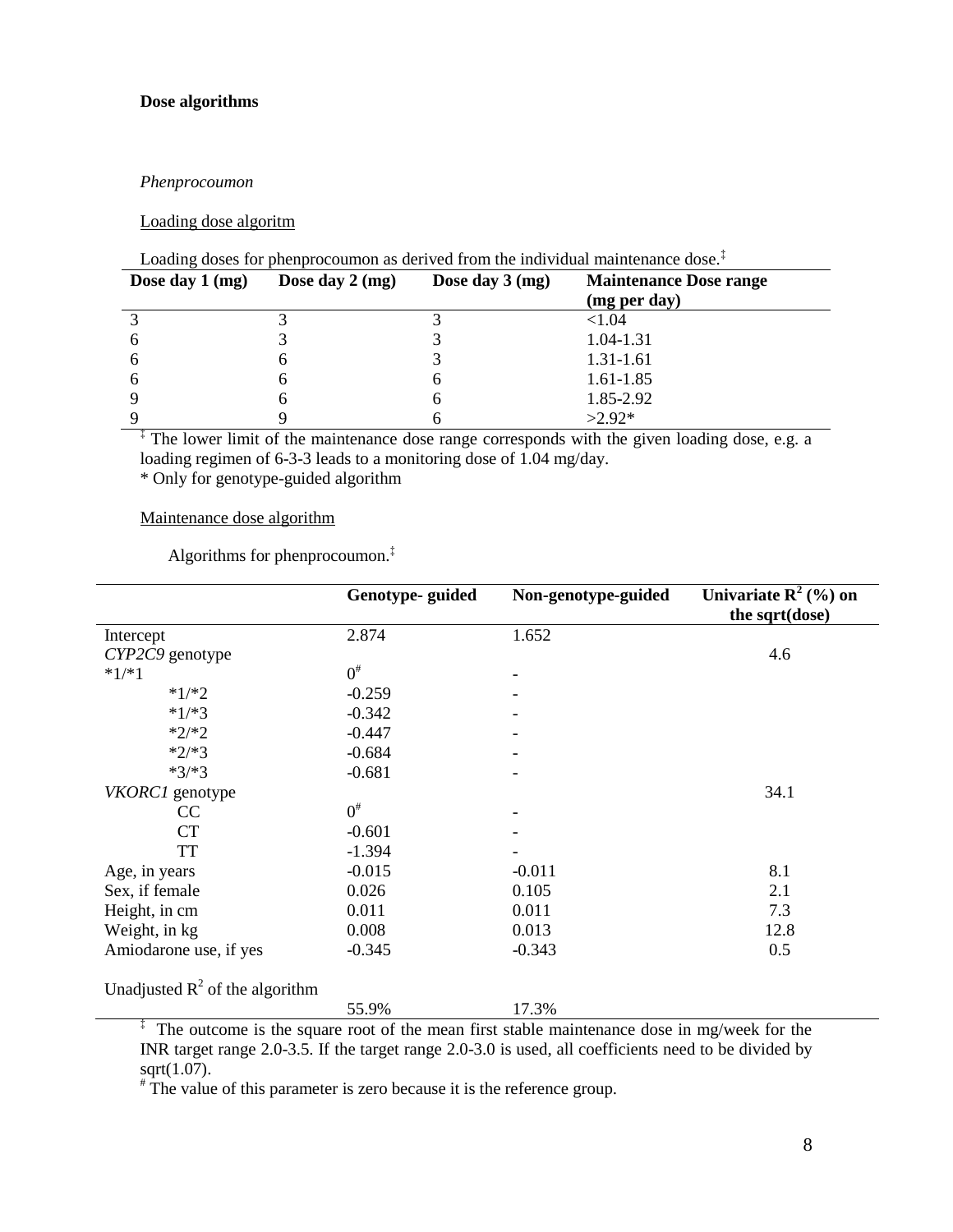Note: The formula for, for example, the genotype-guided algorithm of phenprocoumon should be read as: Square root mean maintenance dose (mg/week) =  $2.874 - 0$  (if CYP2C9\*1/\*1) – 0.259 (if  $CYP2C9*1/*2$ ) – 0.342 (if  $CYP2C9*1/*3$ ) – 0.447 (if  $CYP2C9*2/*2$ ) – 0.684 (if  $CYP2C9*2/*3$ ) – 0.681 (if CYP2C9\*3/\*3) – 0 (if VKORC1 CC) – 0.601 (if VKORC1 CT) – 1.394 (if VKORC1 TT) – 0.0153 \* age (years) + 0.026 (if female) + 0.0113 \* height (cm) + 0.0085 \* weight (kg) – 0.345 (if amiodarone is used).

## Dose revision algoritms

## Dose revision algorithms day 3

Dose revision for genotype-guided dosing algorithm after INR measurement on day 3:

| <b>INR</b> day 3 | <b>Correction factor</b>  | n            |
|------------------|---------------------------|--------------|
|                  |                           | $\sim$<br>رے |
| $1.2 - 1.6$      | $(\text{actually } 0.95)$ | 40           |
|                  | 0.85                      |              |

In addition, patients with an INR of  $>2.2$  do not receive a dose on the day of the measurement.

Dose revision for non-genotype-guided dosing algorithm after INR measurement on day 3:

| <b>INR</b> day 3 | <b>Correction factor</b>  | n  |
|------------------|---------------------------|----|
|                  | $\Omega$<br>ے ر           | 26 |
| $1.2 - 1.6$      | $(\text{actually } 1.03)$ | 4  |
|                  | 0.65                      | 28 |

In addition, patients with an INR of  $>2.2$  do not receive a dose on the day of the measurement.

#### Dose revision algorithms day 4

Dose revision for genotype-guided dosing algorithm after INR measurement on day 4:

| <b>INR</b> day 4 | <b>Correction factor</b>  | n   |
|------------------|---------------------------|-----|
|                  | 1.15                      | 30  |
| $1.3 - 2.3$      | $(\text{actually } 0.96)$ | 120 |
| >2.3             | 0.78                      |     |

In addition, patients with an INR of  $>2.8$  do not receive a dose on the day of the measurement.

| Dose revision for non-genotype-guided dosing algorithm after INR measurement on day 4: |  |
|----------------------------------------------------------------------------------------|--|
|                                                                                        |  |

| <b>INR</b> day 4 | <b>Correction factor</b>  |     |
|------------------|---------------------------|-----|
|                  | .25<br>1.40               |     |
| $1.3 - 2.3$      | $(\text{actually } 1.00)$ | 138 |
| >2.3             | 0.63                      | 30  |

In addition, patients with an INR of  $>2.8$  do not receive a dose on the day of the measurement.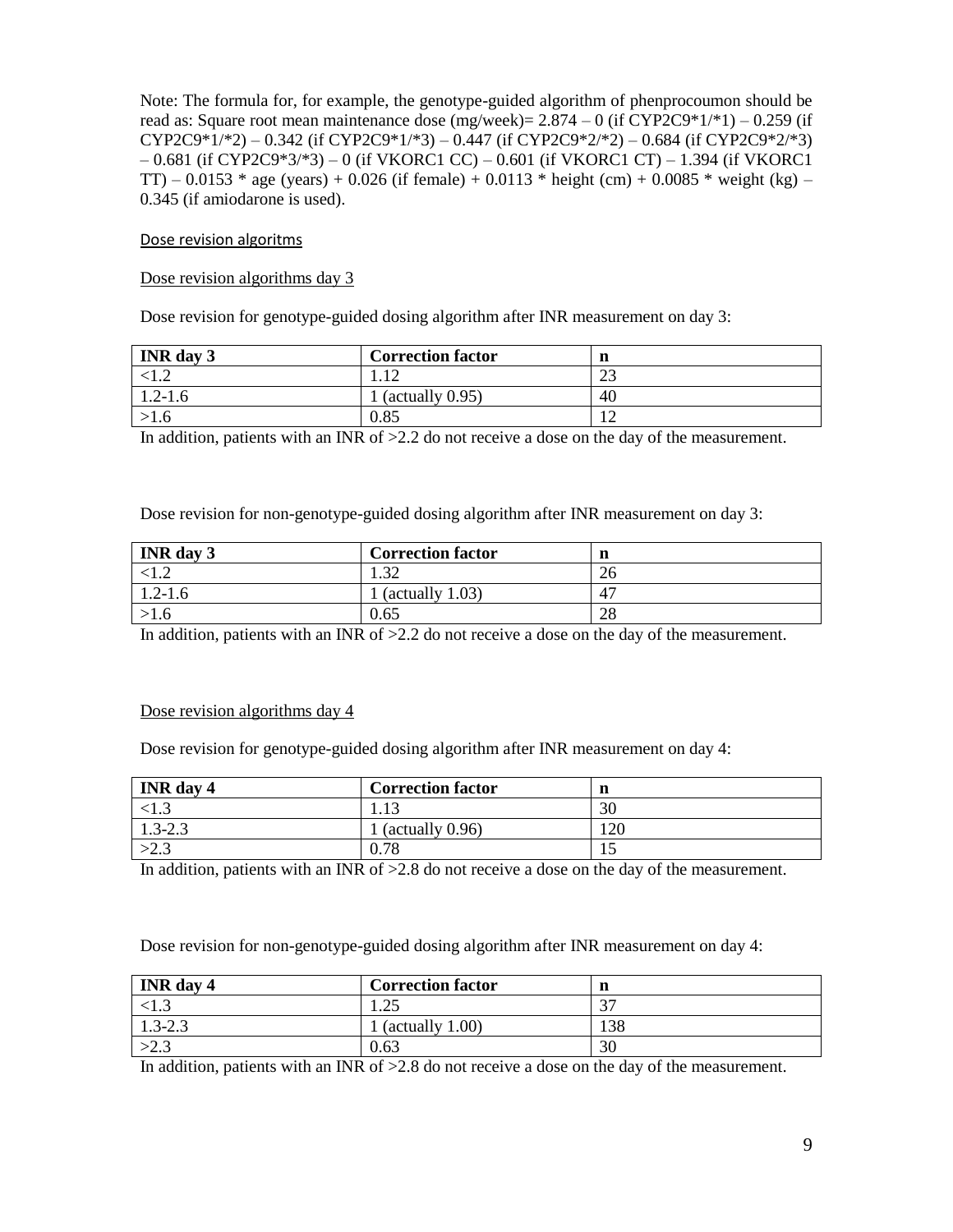#### Dose revision algorithms day 5

Dose revision for genotype-guided dosing algorithm after INR measurement on day 5:

| <b>INR</b> day 5 | <b>Correction factor</b>  | n   |
|------------------|---------------------------|-----|
| \ 1 .J           |                           | ⊥ື  |
| $1.5 - 2.5$      | $(\text{actually } 0.97)$ | ∠ ⊥ |
| ر ۷              | 0.87                      |     |

In addition, patients with an INR of >3.0 do not receive a dose on the day of the measurement.

Dose revision for non-genotype-guided dosing algorithm after INR measurement on day 5:

| <b>INR</b> day 5 | <b>Correction factor</b> | n        |
|------------------|--------------------------|----------|
|                  | 1.J 1                    | ⊥O.      |
| $1.5 - 2.5$      | 1 (actually $0.92$ )     | ΩΩ<br>∠∠ |
| ۔ ۔ ے            | $\Omega$ 74<br>V. 7J     |          |

In addition, patients with an INR of >3.0 do not receive a dose on the day of the measurement.

Note: We will always prescribe a loading dose for 3 days. So for patients who have an INR measurement on day 3 will finish the loading dose before adjustment of the dose on day 4. If the INR is to low on day 3  $\left($  < 1.2) or 4  $\left($  < 1.3) we will continue loading:

- o First predicted maintenance dose (MD) between 0.75 and 0.85 tablets/day: 2 tablets on day 4 and 1 tablet on day 5. From day 6 on: MD\*correction factor.
- o First predicted MD >0.85 tablets/day: 2 tablets on day 4 and 2 on day 5. From day 6 on: MD\*correction factor.

For patients with a too low INR on day  $5$  (INR<1.5):

 $\circ$  On day 4: prescribed dose according to calendar (MD: 0.75-1  $\rightarrow$  1 tablet, MD: 1.05-1.5  $\rightarrow$  1.5 tablet, ect) and on day 5: 2 tablets. From day 6 on: MD\*correction factor.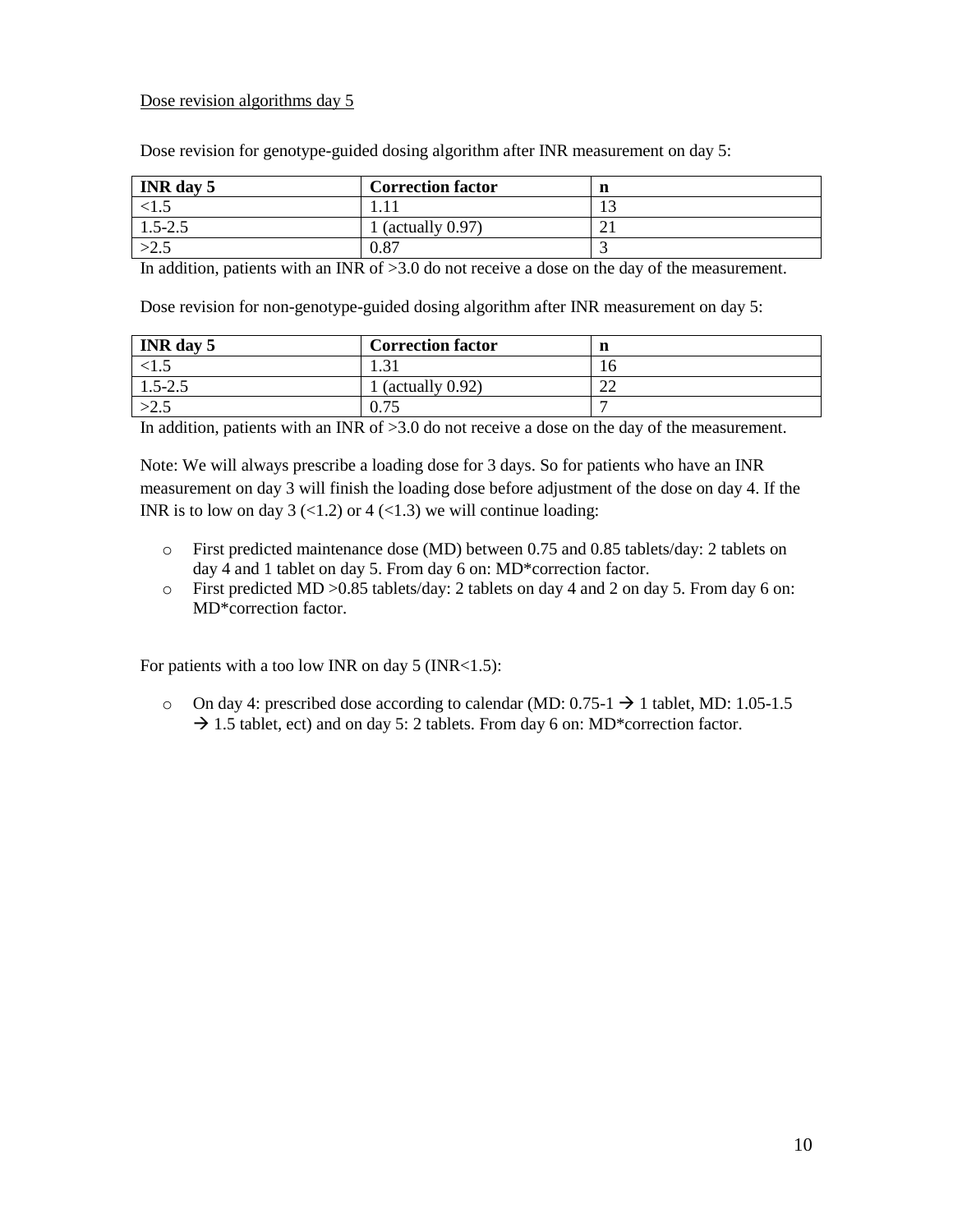#### <span id="page-11-0"></span>*Acenocoumarol*

#### Loading dose algoritm

| Dose day 1 (mg) | Dose day 2 (mg) | Dose day $3 \, \text{(mg)}$ | Maintenance dose range<br>(mg per day) |
|-----------------|-----------------|-----------------------------|----------------------------------------|
|                 |                 |                             | < 1.00                                 |
|                 |                 |                             | 1.00-1.25                              |
|                 |                 |                             | 1.25-1.75                              |
|                 |                 |                             | 1.75-2.00                              |
|                 |                 |                             | $2.00 - 2.25$                          |
|                 |                 |                             | 2.25-2.75                              |
|                 |                 |                             | 2.75-3.00                              |
|                 |                 |                             | 3.00-3.25                              |
|                 |                 |                             | 3.25-3.75                              |
|                 |                 |                             | $3.75 - 4.00$                          |
|                 |                 |                             | 4.00-4.25                              |
|                 |                 |                             | 4.25-4.75                              |
|                 |                 |                             | 4.75-5.00                              |

# Loading doses for acenocoumarol as derived from the individual maintenance dose.<sup>‡</sup>

‡ The lower limit of the maintenance dose range corresponds with the given loading dose.

## Maintenance dose algorithm

## Algorithms for acenocoumarol.<sup>‡</sup>

|                                                                                         | Genotype-guided | Non-genotype- | Univariate $\mathbb{R}^2$ (%) on |  |
|-----------------------------------------------------------------------------------------|-----------------|---------------|----------------------------------|--|
|                                                                                         |                 | guided        | the sqrt(dose)                   |  |
| Intercept                                                                               | 4.117           | 2.635         |                                  |  |
| CYP2C9 genotype                                                                         |                 |               | 4.5                              |  |
| $*1/*1$                                                                                 | $0^{\#}$        |               |                                  |  |
| $*1/*2$                                                                                 | $-0.093$        |               |                                  |  |
| $*1/*3$                                                                                 | $-0.519$        |               |                                  |  |
| $*2/*2$                                                                                 | $-0.435$        |               |                                  |  |
| $*2/*3$                                                                                 | $-0.466$        |               |                                  |  |
| $*3/*3$                                                                                 | $-1.375$        |               |                                  |  |
| VKORC1 genotype                                                                         |                 |               | 27.2                             |  |
| CC                                                                                      | $0^{\#}$        |               |                                  |  |
| CT                                                                                      | $-0.572$        |               |                                  |  |
| <b>TT</b>                                                                               | $-1.267$        |               |                                  |  |
| Age, in years                                                                           | $-0.027$        | $-0.027$      | 14.1                             |  |
| Sex, if female                                                                          | 0.271           | 0.386         | 0.2                              |  |
| Height, in cm                                                                           | 0.009           | 0.013         | 6.3                              |  |
| Weight, in kg                                                                           | 0.010           | 0.013         | 11.8                             |  |
| Amiodarone use, if yes                                                                  | $-0.377$        | $-0.167$      | 0.2                              |  |
| Unadjusted $R^2$ of the algorithm                                                       |                 |               |                                  |  |
|                                                                                         | 52.6%           | 23.7%         |                                  |  |
| The outcome is the square root of the mean first stable maintenance dose in mg/week for |                 |               |                                  |  |

the INR target range 2.0-3.5. If the target range 2.0-3.0 is used, all coefficients need to be divided by sqrt(1.07).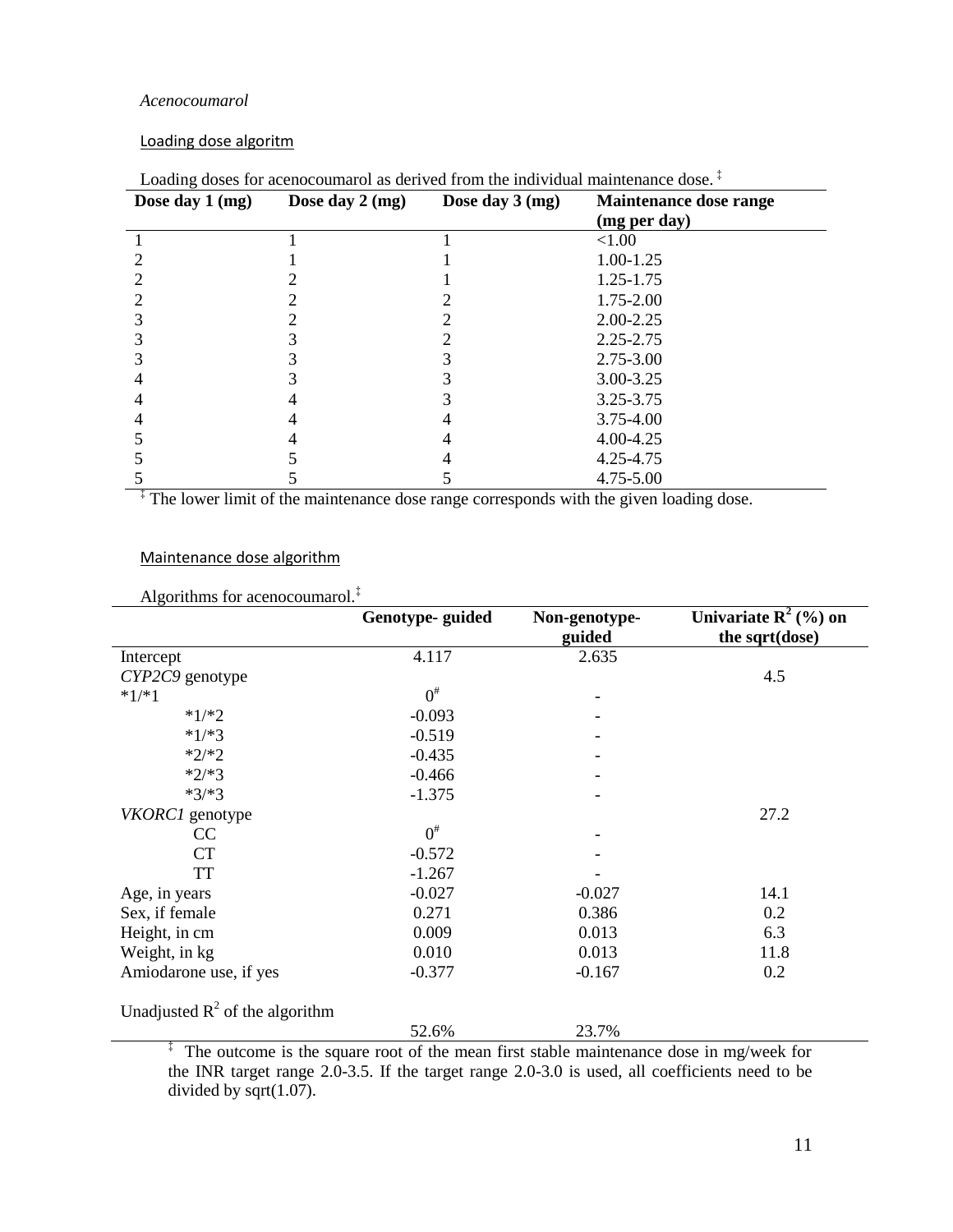# The value of this parameter is zero because it is the reference group.

#### Dose revision algoritms

No distinguish will be made between the correction factors after INR measurement on day 3, 4 or 5, due to the short half-life of ACE.

The correction factors for the genotype-guided dosing arm after INR measurement on day 3, 4 and 5 are as follow:

| <b>INR</b>  | <b>Correction factor</b> | n  |
|-------------|--------------------------|----|
| $-1.5$      | 1.1 (actually $1.01$ )   |    |
| $1.5 - 2.5$ | 1.00                     | 42 |
| $2.5 - 3.0$ | 0.91                     | 24 |
| >3.0        | 0.76                     | 42 |

The correction factors for the non-genotype-guided dosing arm after INR measurement on day 3, 4 and 5 are as follow:

| <b>INR</b>  | <b>Correction factor</b>  | n       |
|-------------|---------------------------|---------|
| $-1.5$      | 1.42                      |         |
| $1.5 - 2.5$ | $1.00$ (actually $1.04$ ) | 59      |
| $2.5 - 3.0$ | 0.89                      | ^¬<br>∠ |
| >3.0        | 0.69                      | 58      |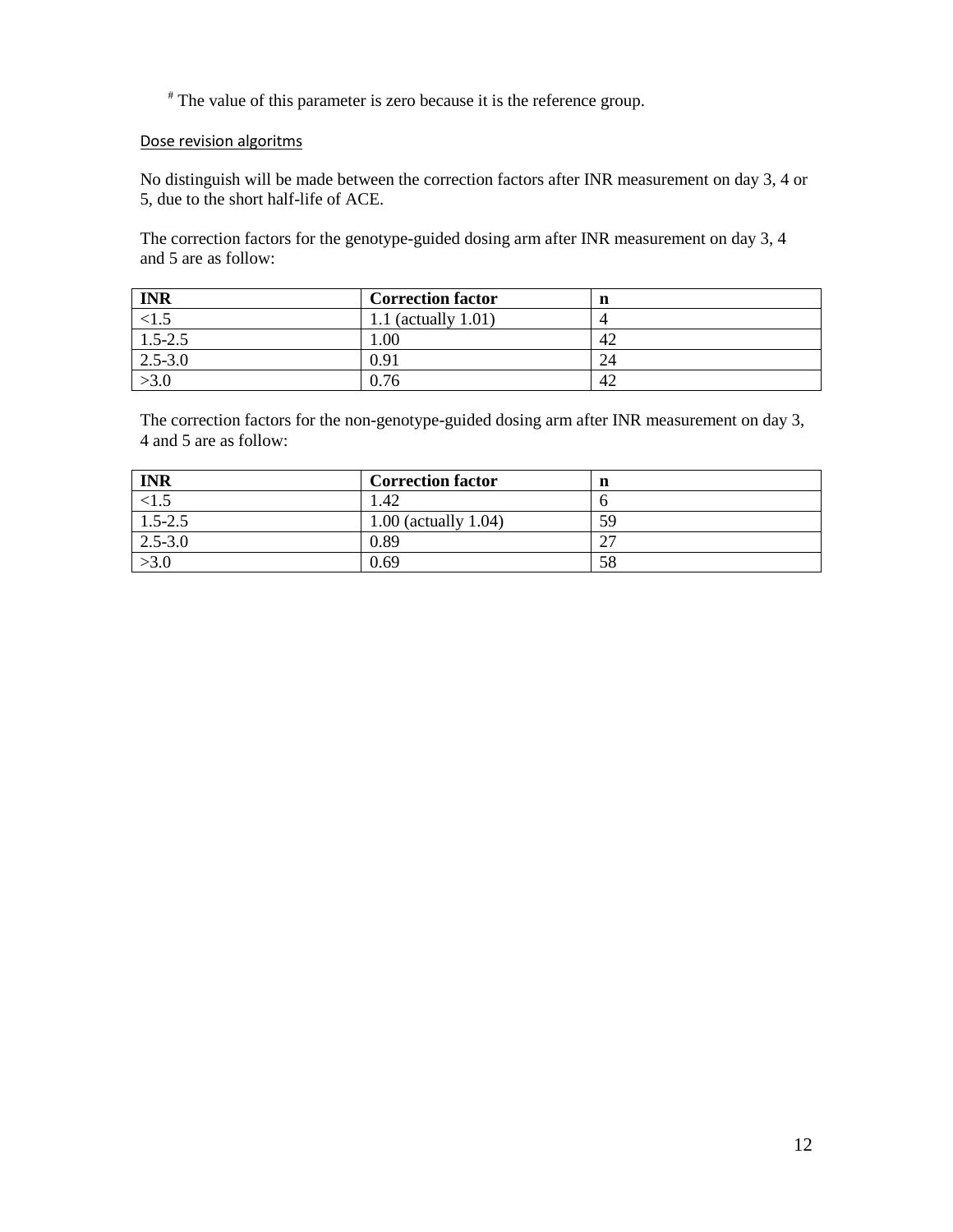#### <span id="page-13-0"></span>**Definitions**

- *Therapeutic INR*: first INR within target range, provided that a subsequent INR  $\geq$ 1 week  $\bullet$ later is also within target range
- *Stable dose*: the dose a patient used when the INR was within target range for a period of  $\bullet$ at least 3 weeks with at least three consecutive INR measurements within the target range and <10% change in dose
- *Acenocoumarol sensitivity*: ≤1mg acenocoumarol/day at stable dose within the  $\bullet$ therapeutic range. Patients using enzyme inhibitors are excluded from the sensitive group
- $\bullet$ *Phenprocoumon sensitivity*: ≤1.5mg phenprocoumon/day at stable dose within the therapeutic range. Patients using enzyme inhibitors are excluded from the sensitive group
- *Acenocoumarol resistance:* ≥8mg acenocoumarol/day at stable dose within the therapeutic range. Patients using enzyme inducers are excluded from the sensitive group
- *Phenprocoumon resistance:* ≥6mg phenprocoumon /day at stable dose within the therapeutic range. Patients using enzyme inducers are excluded from the sensitive group
- *Enzyme inhibitors:* Amiodarone, Omeprazole, Simvastatin, Fluoxetine
- *Enzyme inducers:* Carbamazepine, Phenytoin, Phenobarbitone, Rifampicin
- $\bullet$ *Adverse event (AE):* An AE is any untoward medical occurrence that does not necessarily have a causal relationship with the coumarin anticoagulant. An AE can be any unfavourable, unintended clinical sign, symptom, medical complaint or clinically relevant change in laboratory variables or clinical tests. Accidents, operations (not pre-planned), changes in medication or deterioration in concurrent illness are also considered as AEs
- *Serious adverse event (SAE):* A serious AE is any untoward medical occurrence that at any dose:
	- o results in death
	- o is life-threatening
	- o requires inpatient hospitalisation or prolongation of existing hospitalization

13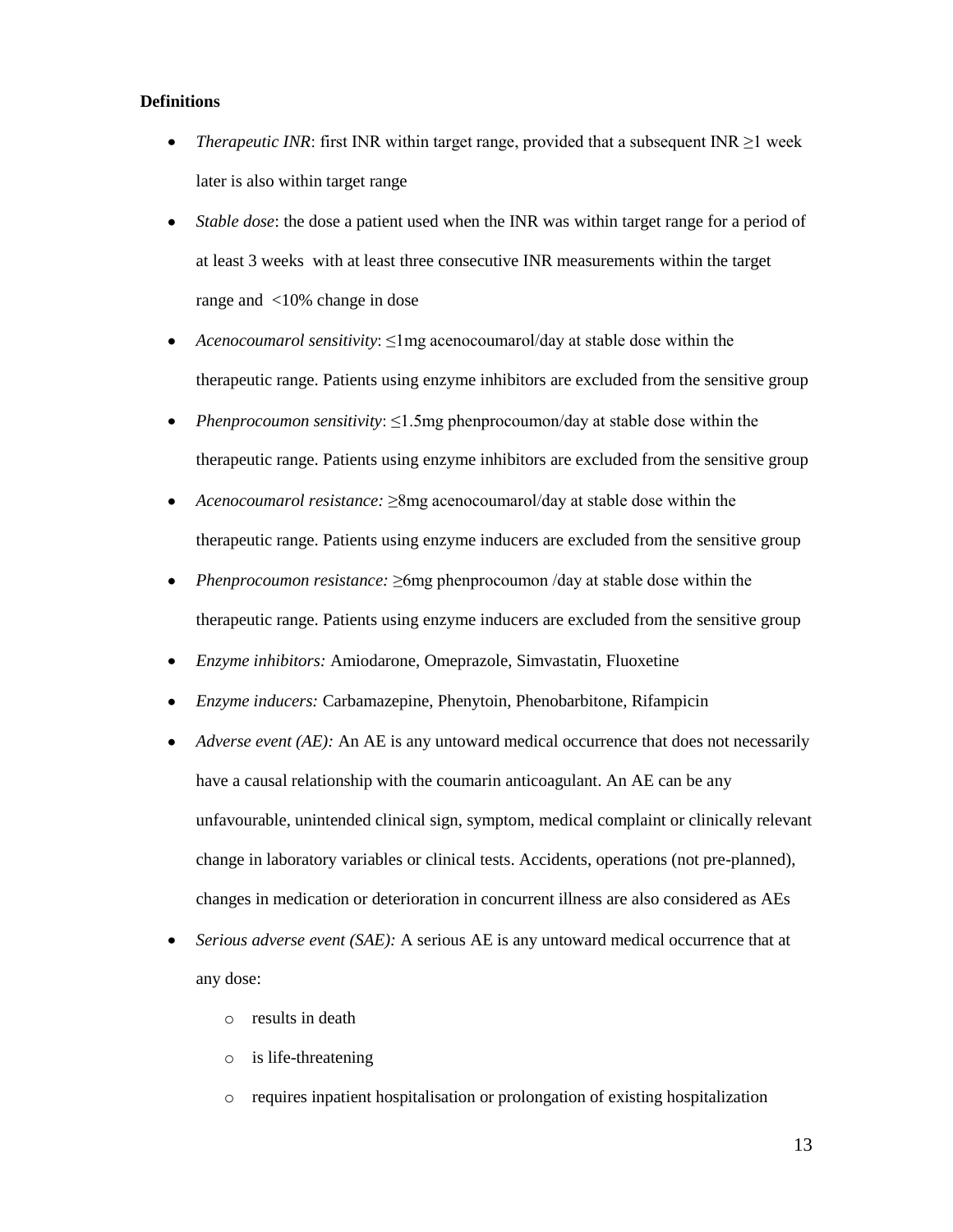- o results in persistent or significant disability/incapacity
- o is a congenital anomaly/birth defect
- o any other relevant medical event, e.g. major bleeding
- $\bullet$ *Major bleeding:* A bleeding that meets at least one of the following criteria*:*
	- o A clinically overt bleeding associated with a drop in haemoglobin of ≥20g/l
	- o A clinically overt blood loss needing transfusion of ≥2 units of whole blood or erythrocytes
	- o Bleeding involving critical anatomical sites: intracranial, intraspinal, intramuscular with compartment syndrome, intraocular, retroperitoneal, pericardial, and atraumatic intra-articular bleeding.
	- o Fatal bleeding
- *Minor bleeding:* All bleeding that does not fulfill the above criteria, including bleeding  $\bullet$ causing treatment cessation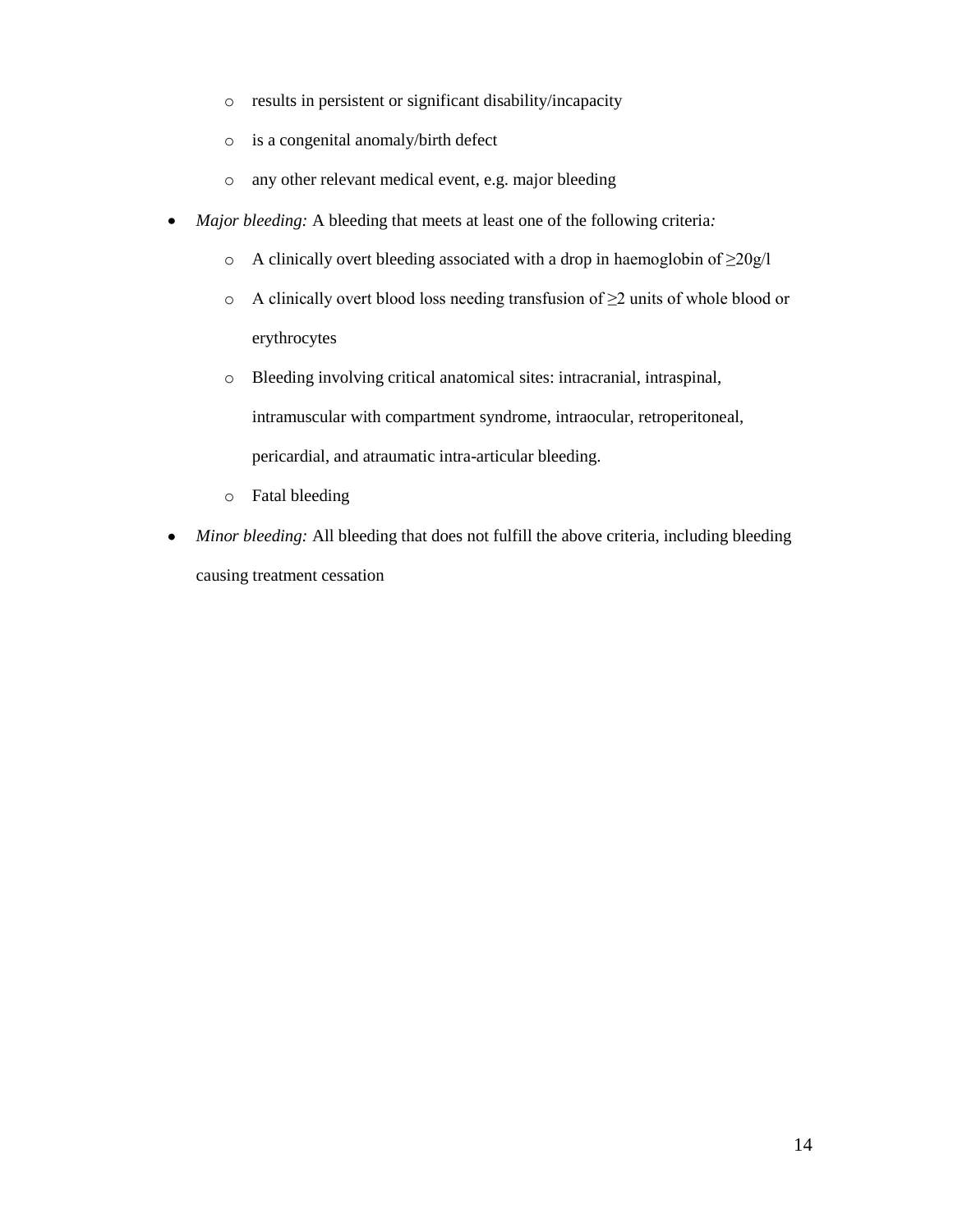#### <span id="page-15-0"></span>**Figures**

<span id="page-15-1"></span>



\* Other reasons for trial exclusion included not being able to contact the patient or not being able to make an appointment with the patient due to logistic reasons.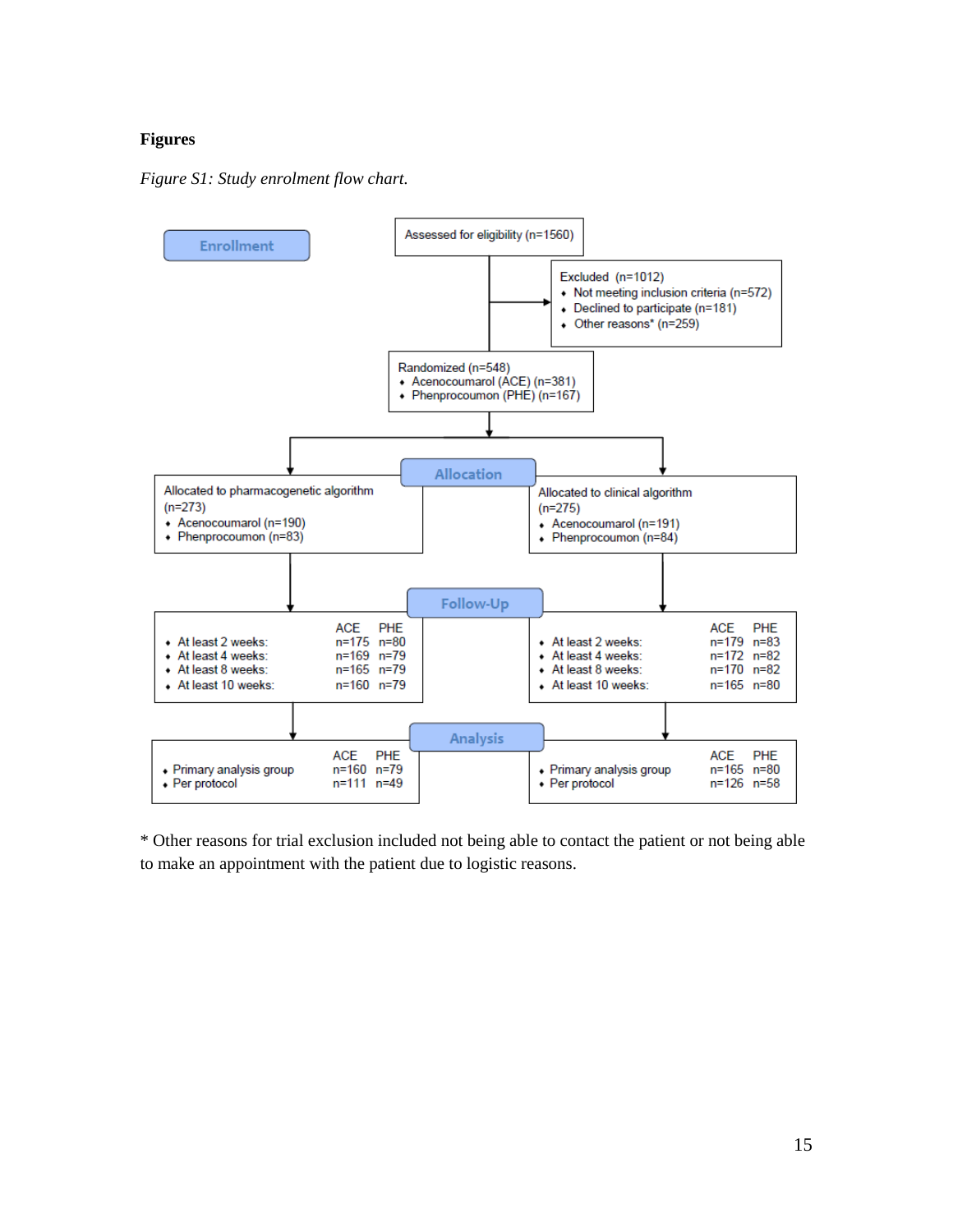# <span id="page-16-0"></span>**Tables**

<span id="page-16-1"></span>

| Table S1: Protocol violations and numbers of patients excluded from the per-protocol analyses. |  |  |  |
|------------------------------------------------------------------------------------------------|--|--|--|
|------------------------------------------------------------------------------------------------|--|--|--|

|                                                                                               | Genotype-guided<br>Group | Control Group    | <b>All Patients</b> |
|-----------------------------------------------------------------------------------------------|--------------------------|------------------|---------------------|
| Error made with algorithm or genotype not available                                           | 21                       | 4                | 25                  |
| Physician changed dose or patient did not take drug as<br>prescribed after first 2 visits     | 34                       | 31               | 65                  |
| No INR available on days 3 to 5 to calculate a revised<br>dose                                | 47                       | 39               | 86                  |
| Target INR range changed during the study                                                     | 1                        | 5                | 6                   |
| Patient took more than one dose before starting on<br>loading dose according to the algorithm | 1                        | $\boldsymbol{0}$ | $\mathbf{1}$        |
| Total (some patients had 2 or more violations)                                                | 79                       | 61               | 140                 |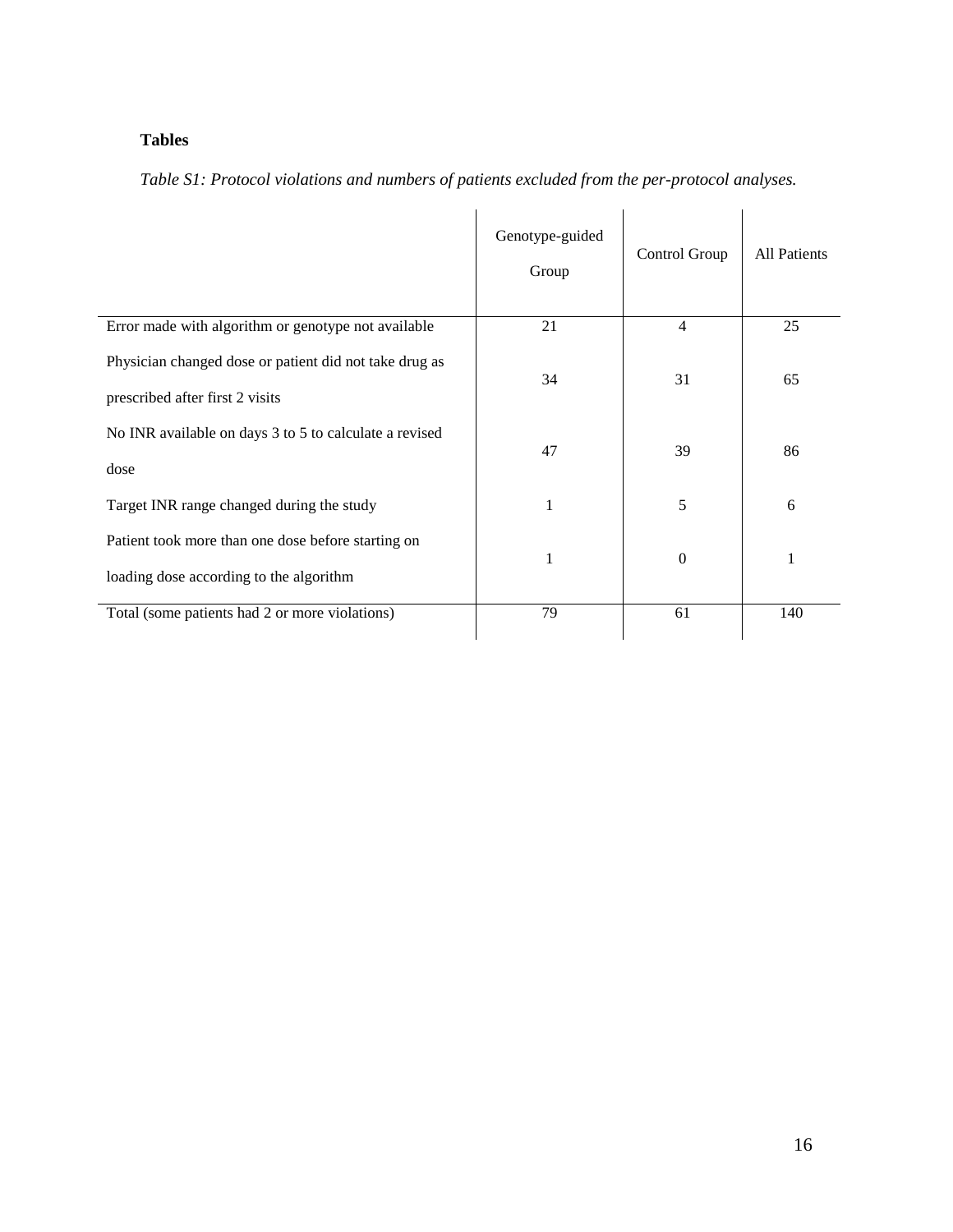|                            |            |           | Acenocoumarol    |           |                  |                 | Phenprocoumon    |          |  |
|----------------------------|------------|-----------|------------------|-----------|------------------|-----------------|------------------|----------|--|
|                            | Combined   |           | Greece           |           |                  | The Netherlands | The Netherlands  |          |  |
|                            | PGx        | Control   | PGx              | Control   | PGx              | Control         | PGx              | Control  |  |
| $\mathbf n$                | <b>190</b> | 191       | 104              | 103       | 86               | 88              | 83               | 84       |  |
| Age, mean (SD)             | 68 (14)    | 68 (13)   | 72(11)           | 72(12)    | 63(15)           | 64(14)          | 67(11)           | 67(11)   |  |
| Sex, male, $n$ $%$         | 121 (64%)  | 107 (56%) | 63 (61%)         | 61 (59%)  | 58 (67%)         | 46 (52%)        | 51 (61%)         | 47 (56%) |  |
| Ethnicity, white, $n$ (%)* | 184 (97%)  | 189 (99%) | 103              | 103       | 81 (94%)         | 86 (98%)        | 79 (95%)         | 81 (96%) |  |
|                            |            |           | (99%)            | $(100\%)$ |                  |                 |                  |          |  |
| Indication, AF, n (%)      | 158 (83%)  | 158 (83%) | 95 (91%)         | 93 (90%)  | 63 (73%)         | 65 (74%)        | 68 (82%)         | 70 (83%) |  |
| Height, mean (SD) (cm)     | 172(11)    | 171(11)   | 168(9)           | 167(9)    | 176(11)          | 175(11)         | 174(9)           | 173(10)  |  |
| Weight, mean (SD) (kg)     | 84 (15)    | 82 (18)   | 82(13)           | 79 (16)   | 85 (18)          | 85 (20)         | 87(17)           | 83 (16)  |  |
| CYP2C9, n (%)              | missing: 0 | 4(2%)     | $\boldsymbol{0}$ | 2(2%)     | $\boldsymbol{0}$ | 2(2%)           | $\boldsymbol{0}$ | 3(4%)    |  |
| $*1*1$                     | 111 (58%)  | 107 (57%) | 57 (55%)         | 54 (54%)  | 54 (63%)         | 53 (62%)        | 55 (66%)         | 57 (70%) |  |
| $*1*2$                     | 39 (21%)   | 33 (18%)  | 20 (19%)         | 18 (18%)  | 19 (22%)         | 15 (17%)        | 14 (17%)         | 14 (17%) |  |
| $*1*3$                     | 29 (15%)   | 32 (17%)  | 17(16%)          | 21 (21%)  | 12 (14%)         | 11 (13%)        | 11 (13%)         | 7(9%)    |  |
| $*2*2$                     | 4(2%)      | 11(6%)    | 3(3%)            | 5(5%)     | 1(1%)            | 6(7%)           | 2(2%)            | 2(3%)    |  |
| $*2*3$                     | 5(3%)      | 4(2%)     | 5(5%)            | 3(3%)     | $0(0\%)$         | $1(1\%)$        | $1(1\%)$         | $1(1\%)$ |  |
| $*3*3$                     | 2(1%)      | $0(0\%)$  | 2(2%)            | $0(0\%)$  | $0(0\%)$         | $0(0\%)$        | $0(0\%)$         | $0(0\%)$ |  |
| HWE, p-value               | 0.37       | 0.002     | 0.76             | $0.11\,$  | 0.42             | $0.02\,$        | 0.66             | 0.77     |  |
| VKORC1, $n$ $%$            | missing:0  | 4(2%)     | $\boldsymbol{0}$ | 2(2%)     | $\boldsymbol{0}$ | 2(2%)           | $\boldsymbol{0}$ | 3(4%)    |  |
| GG                         | 70 (37%)   | 55 (29%)  | 31 (30%)         | 19 (19%)  | 39 (45%)         | 36 (42%)        | 24 (29%)         | 33 (41%) |  |
| GA                         | 84 (44%)   | 93 (50%)  | 51 (49%)         | 57 (56%)  | 33 (38%)         | 36 (42%)        | 40 (48%)         | 33 (41%) |  |
| AA                         | 36 (19%)   | 39 (20%)  | 22 (21%)         | 25 (25%)  | 14 (16%)         | 14 (16%)        | 19 (23%)         | 15 (19%) |  |
| HWE, p-value               | 0.23       | 0.97      | 0.90             | $0.18\,$  | 0.13             | 0.33            | 0.77             | $0.20\,$ |  |
| Amiodarone use, n (%)      | 22 (12%)   | 23 (12%)  | 22 (21%)         | 23 (22%)  | $0(0\%)$         | $0(0\%)$        | $0(0\%)$         | $0(0\%)$ |  |

<span id="page-17-0"></span>*Table S2: Baseline characteristics of the randomized patients , including country data.*

No statistically significant  $(p<0.05)$  differences in baseline characteristics were found

HWE=Hardy-Weinberg equilibrium, \*Determined by questionnaire filled in by the patient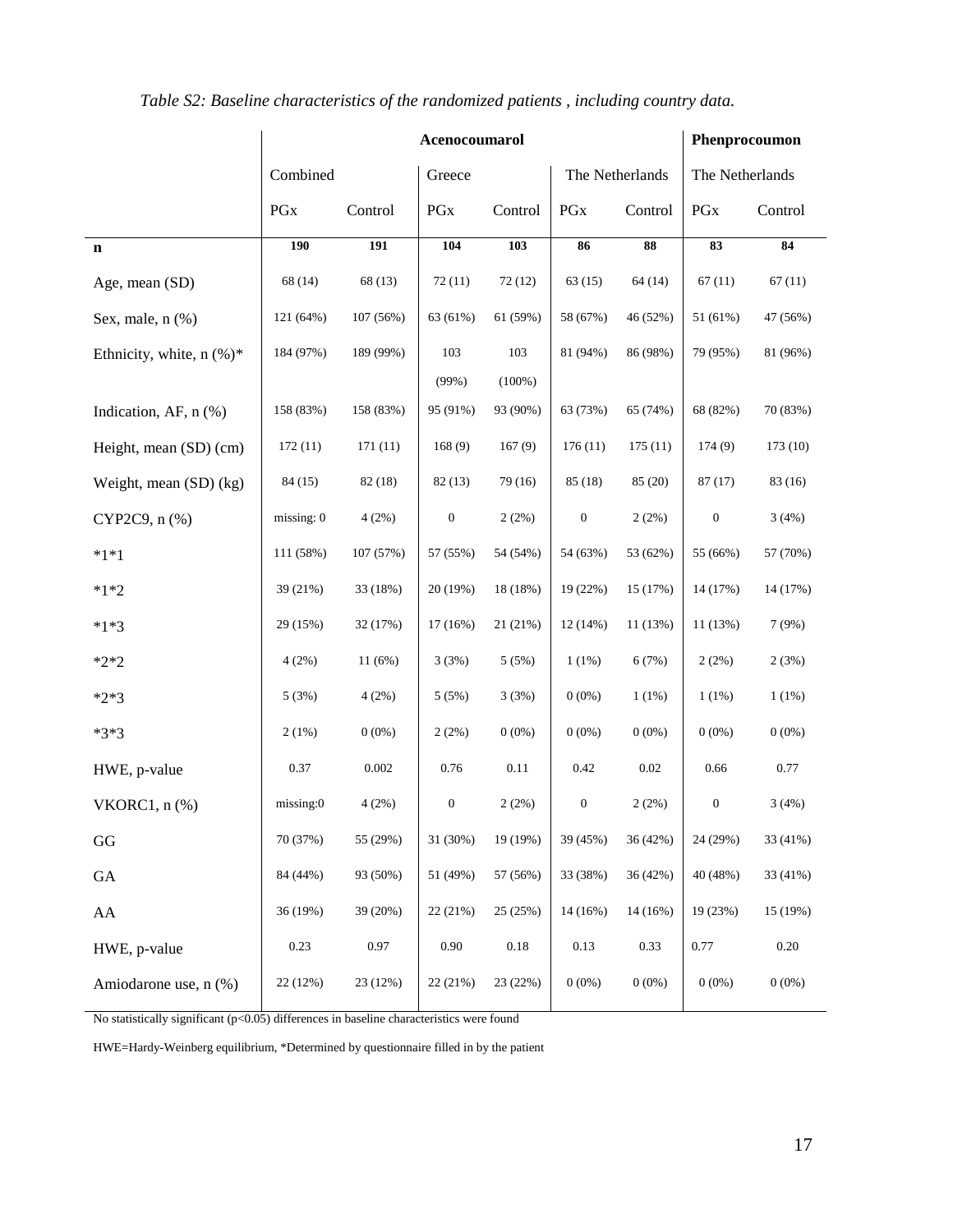<span id="page-18-0"></span>*Table S3: Sensitivity analysis of the primary outcome Percentage time in therapeutic INR-range during 12 weeks following initiation – patients with at least 2 weeks of follow-up*

|                                      | PG <sub>x</sub> , mean | Control, mean | Difference, %         | p-value |
|--------------------------------------|------------------------|---------------|-----------------------|---------|
|                                      | $\%$ (SD)              | $%$ (SD)      | $(95\% \text{ CI})$   |         |
|                                      | $N = 255$              | $N = 262$     |                       |         |
| <b>Acenocoumarol</b>                 |                        |               |                       |         |
| Greece                               | 61.12(27.1)            | 62.7(23.9)    | $-1.53(-8.93-5.87)$   | 0.68    |
| The Netherlands                      | 61.11(22.6)            | 58.04 (22.6)  | $3.07 (-3.79 - 9.94)$ | 0.38    |
| Combined                             | 61.12(24.9)            | 60.47(23.4)   | $0.65(-4.40-5.70)$    | 0.79    |
| Phenprocoumon                        |                        |               |                       |         |
| The Netherlands                      | 59.39 (21.8)           | 56.89 (23.3)  | $2.50(-4.49-9.49)$    | 0.48    |
| <b>Acenocoumarol + Phenprocoumon</b> | 60.58(24.0)            | 59.36 (23.4)  | $1.24 (-2.85 - 5.33)$ | 0.55    |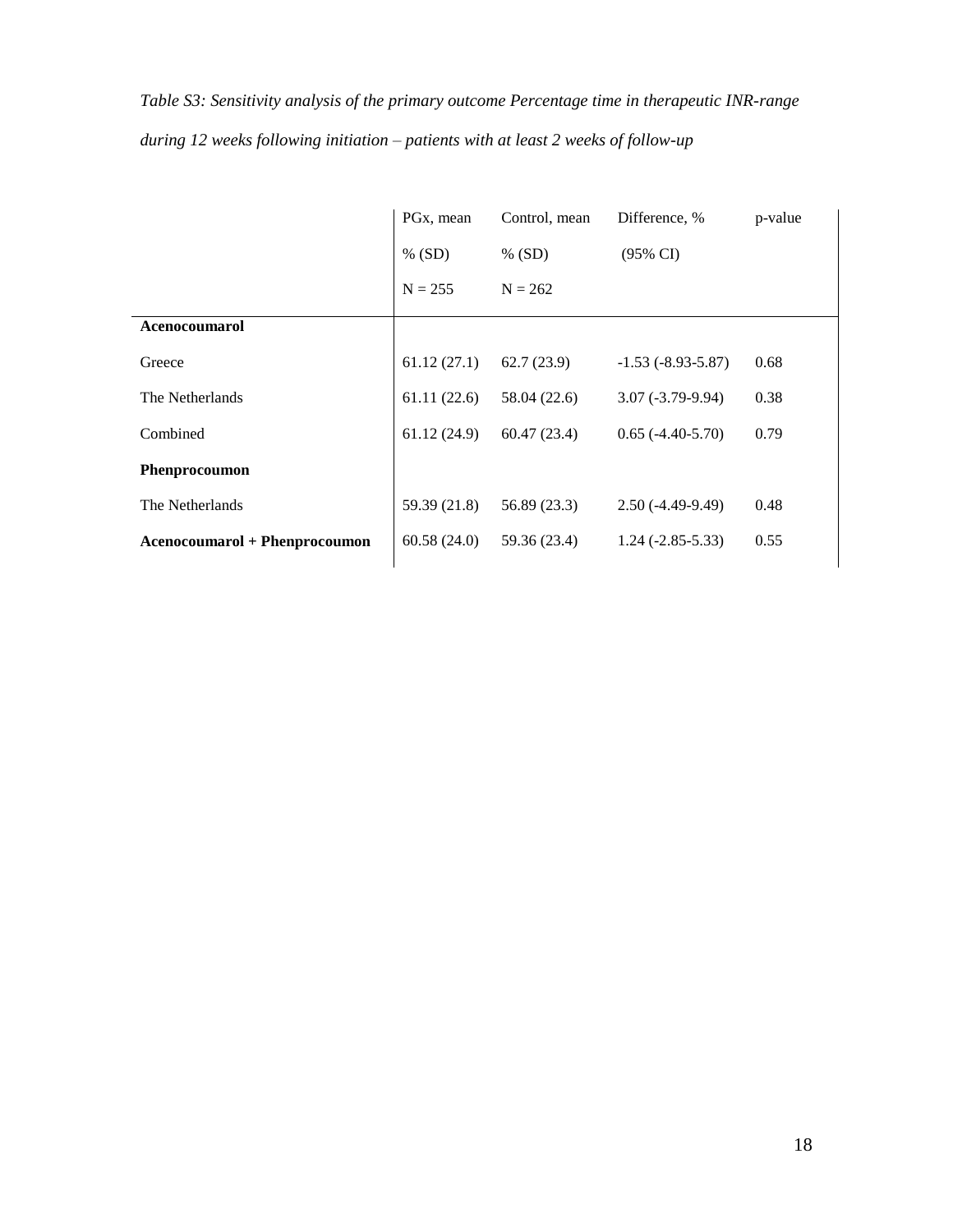|                                              |                | <b>Greece</b>    |                |                | <b>The Netherlands</b> |                          |
|----------------------------------------------|----------------|------------------|----------------|----------------|------------------------|--------------------------|
| <b>Outcome</b>                               | <b>PGx</b>     | Control          | p-value        | PGx            | Control                | p-value                  |
| ${\bf N}$                                    | 80             | 85               |                | 80             | 80                     |                          |
| PTIR weeks 1-4                               | 54.71          | 52.47            | 0.57           | 54.29          | 48.17                  | 0.14                     |
| PTIR weeks 5-8                               | 66.39          | 67.92            | 0.92           | 65.64          | 58.33                  | 0.17                     |
| PTIR weeks 9-12                              | 67.12          | 73.30            | 0.28           | 64.86          | 68.44                  | 0.51                     |
| Percentage of patients with INR>4            | 28.8           | 32.9             | 0.56           | 37.5           | 33.8                   | 0.62                     |
| Percentage time spent INR>4                  | 1.86           | 1.81             | 0.95           | 3.76           | 3.66                   | 0.94                     |
| Percentage time spent INR<2                  | 26.65          | 21.12            | 0.10           | 18.06          | 18.41                  | 0.91                     |
| Percentage of patients with stable dose      | 37.5           | 43.5             | 0.43           | 50.0           | 55.0                   | 0.53                     |
| Incidence of coumarin sensitivity, %         | 4.2            | 9.8              | 0.26           | 1.8            | $\boldsymbol{0}$       | 0.32                     |
| Incidence of coumarin resistance, %          | $\overline{0}$ | $\boldsymbol{0}$ | $\blacksquare$ | $\overline{0}$ | $\boldsymbol{0}$       | $\overline{\phantom{0}}$ |
| Number of INR measurements                   | 9.54           | 9.79             | 0.53           | 11.66          | 11.73                  | 0.85                     |
| Absolute difference between calculated       | 0.47           | 0.77             | 0.01           | 0.48           | 0.50                   | 0.84                     |
| versus achieved stable dose                  |                |                  |                |                |                        |                          |
| <b>Safety</b>                                |                |                  |                |                |                        |                          |
| Incidence rate of Adverse Events (AE) per    | 0.40           | 0.34             | 0.74           | 2.37           | 1.71                   | 0.13                     |
| person month                                 |                |                  |                |                |                        |                          |
| Incidence rate of Serious Adverse Events     | 0.07           | 0.05             | 0.68           | 0.06           | 0.06                   | 0.97                     |
| (SAE) per person month                       |                |                  |                |                |                        |                          |
| Incidence rate of bleeding events per person | 0.01           | 0.03             | 0.43           | 0.86           | 0.80                   | 0.63                     |
| month                                        |                |                  |                |                |                        |                          |
| Incidence rate of thromboembolic events, per | 0.00           | 0.02             | 0.20           | 0.05           | 0.02                   | 0.49                     |
| person month                                 |                |                  |                |                |                        |                          |
|                                              |                |                  |                |                |                        |                          |

<span id="page-19-0"></span>*Table S4: Secondary outcomes for Acenocoumarol in Greece and The Netherlands separately*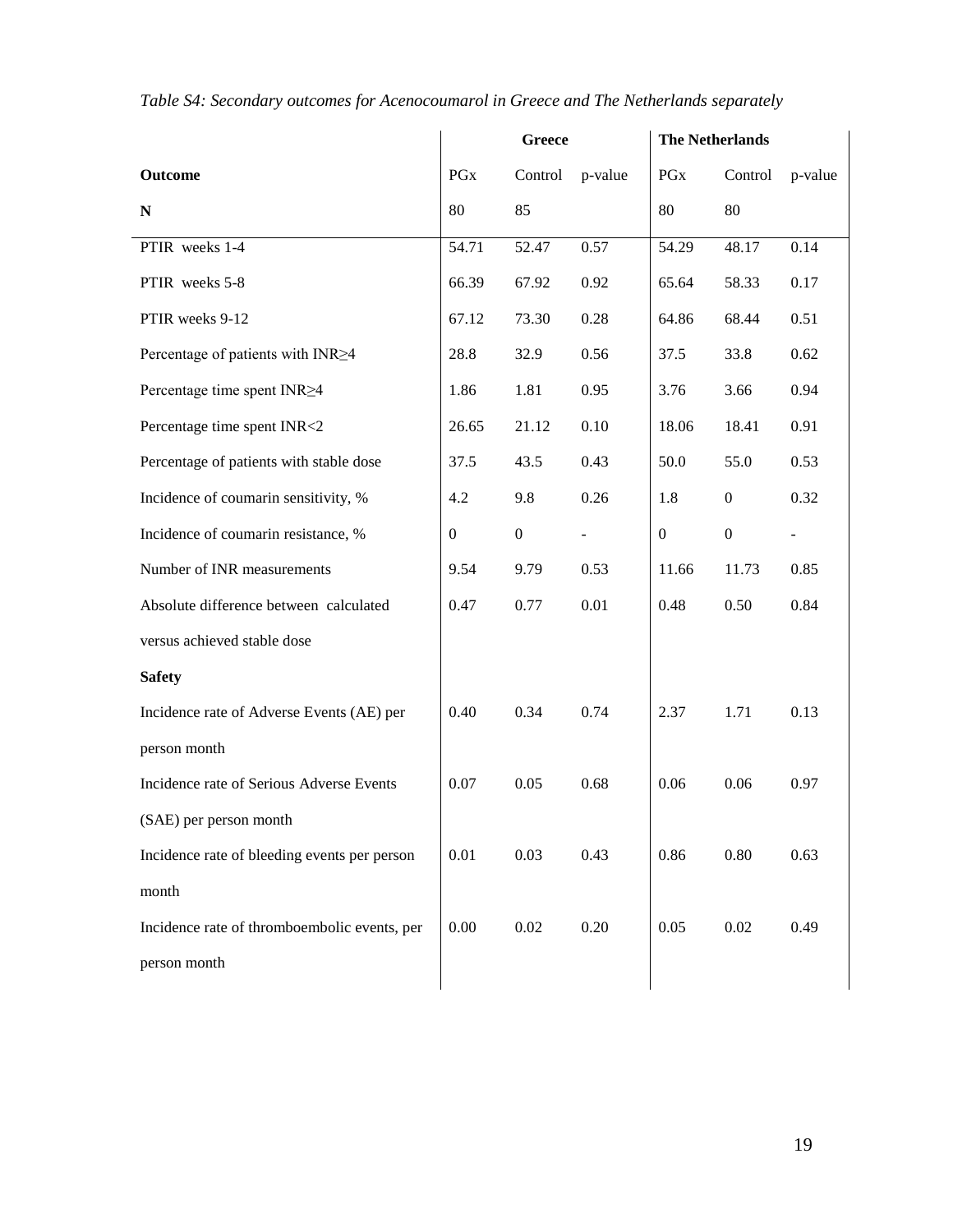|                            |            |            | Acenocoumarol    |              |                  |                  | Phenprocoumon    |                 |
|----------------------------|------------|------------|------------------|--------------|------------------|------------------|------------------|-----------------|
|                            | Combined   |            | Greece           |              |                  | The Netherlands  | The Netherlands  |                 |
|                            | PGx        | Control    | PGx              | Control      | PGx              | Control          | PGx              | Control         |
| $\mathbf n$                | 128        | 140        | 78               | 87           | 50               | 53               | 51               | $\overline{59}$ |
| Age, mean (SD)             | 69 (14)    | 70(12)     | 73(10)           | 72(10)       | 62(16)           | 67(13)           | 68 (10)          | 66 (10)         |
| Sex, male, $n$ $(\%)$      | 84 (66%)   | 82 (59%)   | 49 (63%)         | 53 (61%)     | 35 (70%)         | 29 (55%)         | 29 (57%)         | 34 (58%)        |
| Ethnicity, white, n (%)    | 123 (96%)  | 140 (100%) | 77 (99%)         | 87<br>(100%) | 46 (92%)         | 53<br>(100%)     | 48 (94%)         | 59 (100%)       |
| Indication, AF, $n$ $(\%)$ | 104 (81%)  | 122 (87%)  | 70 (90%)         | 79 (91%)     | 34 (68%)         | 43 (81%)         | 41 (80%)         | 48 (81%)        |
| Height, mean (SD)          | 171(11)    | 170 (10)   | 168(9)           | 167(9)       | 177(11)          | 174(11)          | 174(9)           | 174(10)         |
| (cm)                       |            |            |                  |              |                  |                  |                  |                 |
| Weight, mean (SD)          | 83(15)     | 82 (19)    | 84 (13)          | 80(15)       | 83 (18)          | 86 (22)          | 87 (18)          | 83 (16)         |
| (kg)                       |            |            |                  |              |                  |                  |                  |                 |
| CYP2C9, n (%)              | missing: 0 | 2(1%)      | $\boldsymbol{0}$ | 2(2%)        | $\boldsymbol{0}$ | $\boldsymbol{0}$ | $\boldsymbol{0}$ | 1(2%)           |
| $*1*1$                     | 74 (58%)   | 77 (56%)   | 44 (56%)         | 44 (52%)     | 30(60%)          | 33 (62%)         | 33 (65%)         | 38 (66%)        |
| $*1*2$                     | 25 (20%)   | 24 (17%)   | 14 (18%)         | 16 (19%)     | 11 (22%)         | 8 (15%)          | 8(16%)           | 11 (19%)        |
| $*1*3$                     | 19 (15%)   | 23 (17%)   | 11(14%)          | 17 (20%)     | 8(16%)           | 6(11%)           | 7(14%)           | 7(12%)          |
| $*2*2$                     | 4(3%)      | 10 (7%)    | 3(4%)            | 5(6%)        | 1(2%)            | 5 (9%)           | 2(4%)            | 2(3%)           |
| $*2*3$                     | 5(4%)      | 4(3%)      | 5(6%)            | 3(4%)        | 0(0%             | 1(2%)            | 1(2%)            | 0(0%)           |
| $*3*3$                     | 1(1%)      | 0(0%       | 1(1%)            | 0(0%         | $0(0\%)$         | 0(0%             | 0(0%             | 0(0%)           |
| VKORC1, $n$ $%$            | missing: 0 | 2(1%)      | $\boldsymbol{0}$ | 2(2%)        | $\boldsymbol{0}$ | $\boldsymbol{0}$ | $\boldsymbol{0}$ | 1(2%)           |
| GG                         | 51 (40%)   | 37 (27%)   | 25 (32%)         | 14 (17%)     | 26 (52%)         | 23 (43%)         | 15 (29%)         | 23 (40%)        |
| GA                         | 53 (41%)   | 71 (51%)   | 37 (47%)         | 49 (58%)     | 16 (32%)         | 22 (42%)         | 27 (53%)         | 27 (47%)        |
| ${\rm AA}$                 | 24 (19%)   | 30 (22%)   | 16 (21%)         | 22 (26%)     | 8(16%)           | 8 (15%)          | 9(18%)           | 8 (14%)         |
| Amiodarone use, n (%)      | 18 (14%)   | 19 (14%)   | 18 (23%)         | 19 (22%)     | 0(0%)            | 0(0%)            | 0(0%)            | 0(0%)           |

<span id="page-20-0"></span>*Table S5: Baseline characteristics of the patients included in the per protocol analysis*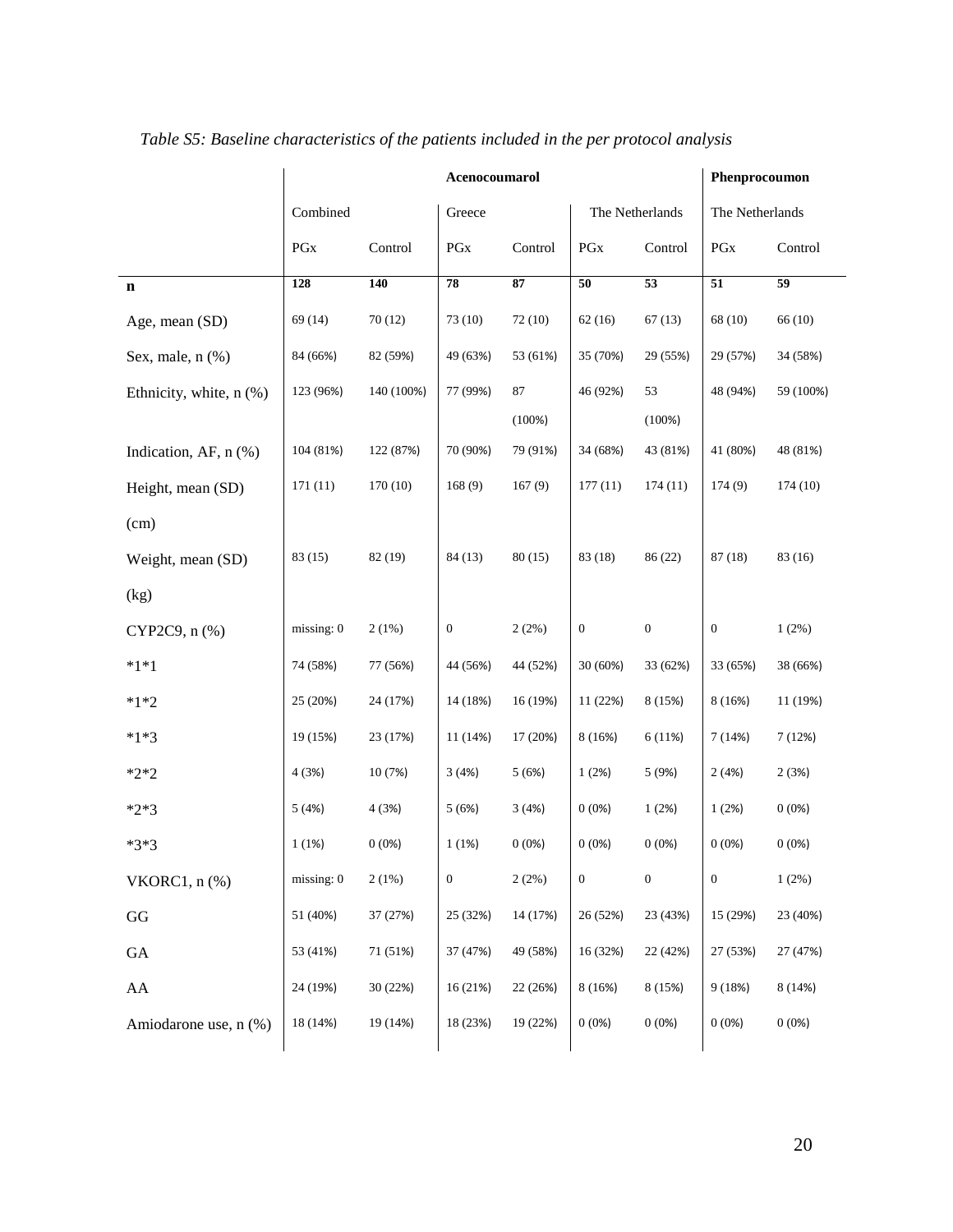<span id="page-21-0"></span>*Table S6: Primary outcome Percentage time in therapeutic INR-range during 12 weeks following* 

*initiation – per protocol analysis*

|                                      | PG <sub>x</sub> , mean | Control, mean | Difference, %        | p-value |
|--------------------------------------|------------------------|---------------|----------------------|---------|
|                                      | % (SD)                 | % (SD)        | $(95\% \text{ CI})$  |         |
|                                      | $N = 160$              | $N = 184$     |                      |         |
| <b>Acenocoumarol</b>                 |                        |               |                      |         |
| Greece                               | 62.79(26.5)            | 65.13(24.0)   | $-2.34(-10.78-6.09)$ | 0.58    |
| The Netherlands                      | 68.01 (17.5)           | 60.50(22.0)   | $7.52(-0.55-15.59)$  | 0.07    |
| Combined                             | 64.95 (23.2)           | 63.25(23.2)   | $1.70(-4.26-7.66)$   | 0.58    |
| <b>Phenprocoumon</b>                 |                        |               |                      |         |
| The Netherlands                      | 59.21 (19.6)           | 58.32 (23.1)  | $0.90(-7.41-9.20)$   | 0.83    |
| <b>Acenocoumarol + Phenprocoumon</b> | 63.20(22.3)            | 61.70(23.3)   | $1.50(-3.35-6.35)$   | 0.54    |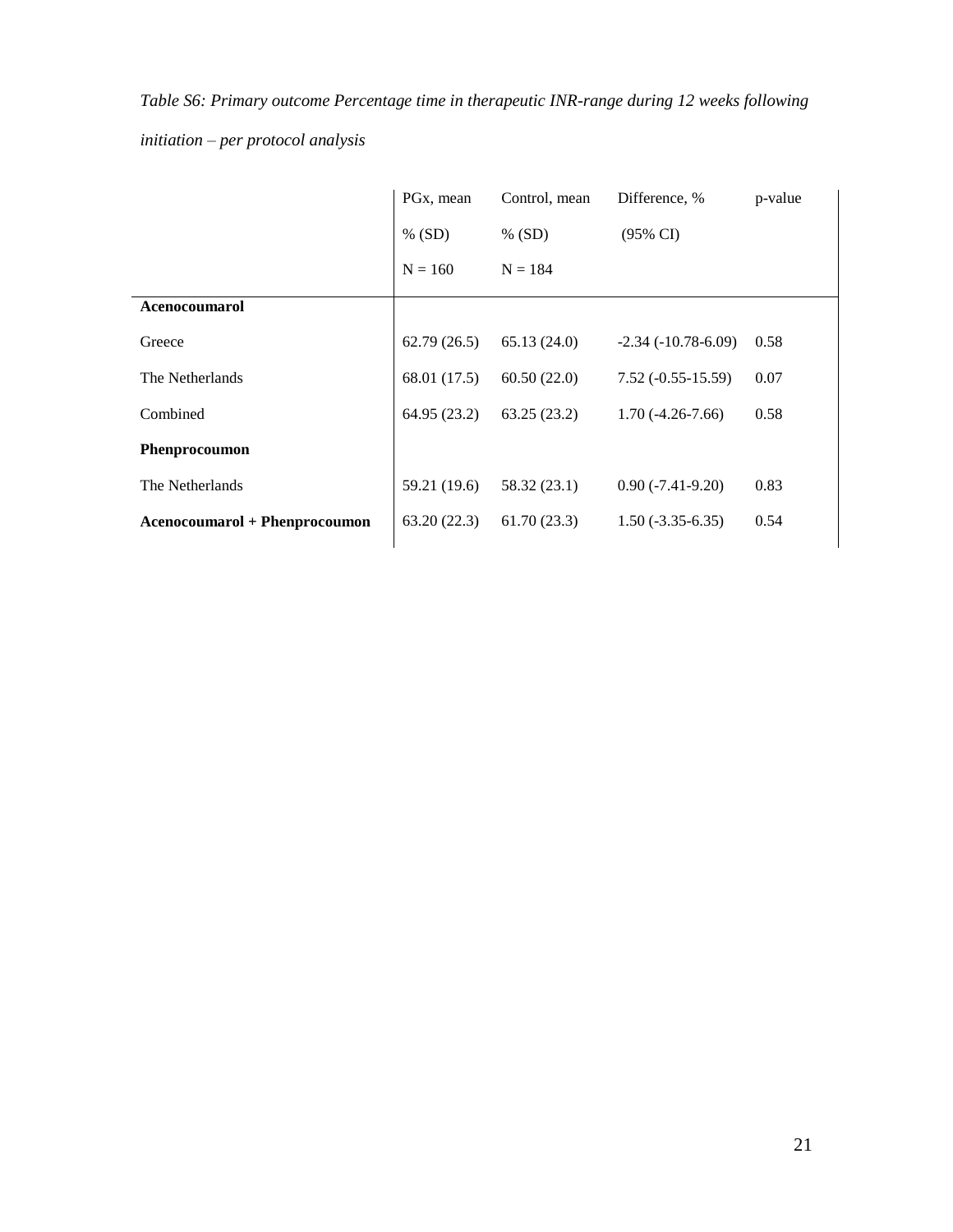|                              |              | Acenocoumarol    |                          |                  | Phenprocoumon    |       |                  | Acenocoumarol +  |          |  |
|------------------------------|--------------|------------------|--------------------------|------------------|------------------|-------|------------------|------------------|----------|--|
|                              |              |                  |                          |                  |                  |       | Phenprocoumon    |                  |          |  |
| Outcome                      | <b>PGx</b>   | Control          | $p-$                     | <b>PGx</b>       | Control          | $p-$  | <b>PGx</b>       | Control          | $p-$     |  |
|                              |              |                  | value                    |                  |                  | value |                  |                  | value    |  |
| $\mathbf N$                  | 111          | 126              |                          | 49               | 58               |       | 160              | 184              |          |  |
| PTIR weeks 1-4               | 56.07        | 52.35            | 0.26                     | 47.94            | 42.19            | 0.23  | 53.68            | 49.22            | 0.11     |  |
| PTIR weeks 5-8               | 70.17        | 65.35            | 0.28                     | 60.75            | 60.49            | 0.97  | 67.35            | 63.84            | 0.34     |  |
| PTIR weeks 9-12              | 68.50        | 72.15            | 0.43                     | 68.94            | 72.72            | 0.57  | 68.63            | 72.33            | 0.33     |  |
| Percentage of patients with  | 28.8         | 29.4             | 0.93                     | 26.5             | 29.3             | 0.75  | 28.1             | 29.3             | $0.80\,$ |  |
| $INR \geq 4$                 |              |                  |                          |                  |                  |       |                  |                  |          |  |
| Percentage time spent INR≥4  | 2.01         | 2.12             | 0.89                     | 1.61             | 2.82             | 0.23  | 1.89             | 2.34             | 0.47     |  |
| Percentage time spent INR<2  | 23.16        | 19.70            | 0.19                     | 17.67            | 19.27            | 0.64  | 21.48            | 19.56            | 0.36     |  |
| Percentage of patients with  | 45.9         | 50.0             | 0.53                     | 63.3             | 65.5             | 0.81  | 51.2             | 54.9             | 0.50     |  |
| stable dose                  |              |                  |                          |                  |                  |       |                  |                  |          |  |
| Incidence of coumarin        | 4.1          | 5.3              | 0.72                     | 5.4              | 4.8              | 0.90  | 4.5              | 5.1              | 0.83     |  |
| sensitivity, %               |              |                  |                          |                  |                  |       |                  |                  |          |  |
| Incidence of coumarin        | $\mathbf{0}$ | $\boldsymbol{0}$ | $\overline{\phantom{a}}$ | $\boldsymbol{0}$ | $\boldsymbol{0}$ | ÷,    | $\boldsymbol{0}$ | $\boldsymbol{0}$ |          |  |
| resistance, %                |              |                  |                          |                  |                  |       |                  |                  |          |  |
| Number of INR measurements   | 10.26        | 10.44            | 0.60                     | 12.98            | 12.64            | 0.41  | 11.09            | 11.13            | 0.90     |  |
| Absolute difference between  | 0.49         | 0.65             | 0.09                     | 0.44             | 0.58             | 0.31  | 0.47             | 0.63             | 0.05     |  |
| calculated versus achieved   |              |                  |                          |                  |                  |       |                  |                  |          |  |
| stable dose                  |              |                  |                          |                  |                  |       |                  |                  |          |  |
| <b>Safety</b>                |              |                  |                          |                  |                  |       |                  |                  |          |  |
| Incidence rate of Adverse    | 1.35         | 0.83             | 0.11                     | 1.25             | 1.02             | 0.23  | 1.32             | 0.88             | 0.07     |  |
| Events (AE) per person month |              |                  |                          |                  |                  |       |                  |                  |          |  |
| Incidence rate of Serious    | 0.09         | 0.06             | 0.55                     | 0.20             | 0.02             | 0.16  | 0.12             | 0.05             | 0.16     |  |
| Adverse Events (SAE) per     |              |                  |                          |                  |                  |       |                  |                  |          |  |
|                              |              |                  |                          |                  |                  |       |                  |                  |          |  |

## <span id="page-22-0"></span>*Table S7: Secondary outcomes for Acenocoumarol and Phenprocoumon – per protocol analysis*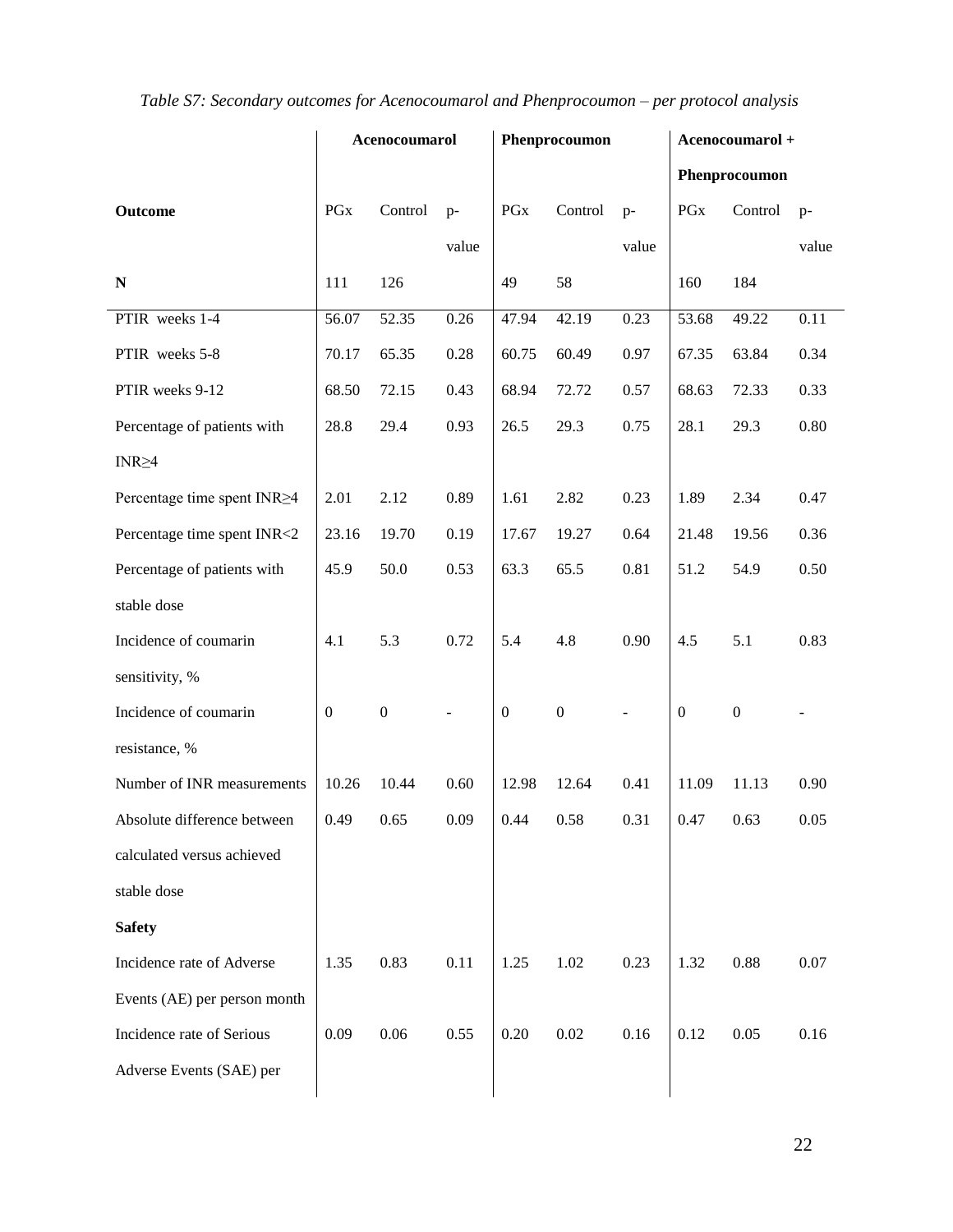| person month               |      |      |      |      |                  |      |      |      |      |
|----------------------------|------|------|------|------|------------------|------|------|------|------|
| Incidence rate of bleeding | 0.36 | 0.34 | 0.78 | 0.30 | 0.40             | 0.21 | 0.35 | 0.36 | 0.84 |
| events per person month    |      |      |      |      |                  |      |      |      |      |
| Incidence rate of          | 0.04 | 0.02 | 0.57 | 0.02 | $\boldsymbol{0}$ | 0.19 | 0.03 | 0.01 | 0.40 |
| thromboembolic events, per |      |      |      |      |                  |      |      |      |      |
| person month               |      |      |      |      |                  |      |      |      |      |
|                            |      |      |      |      |                  |      |      |      |      |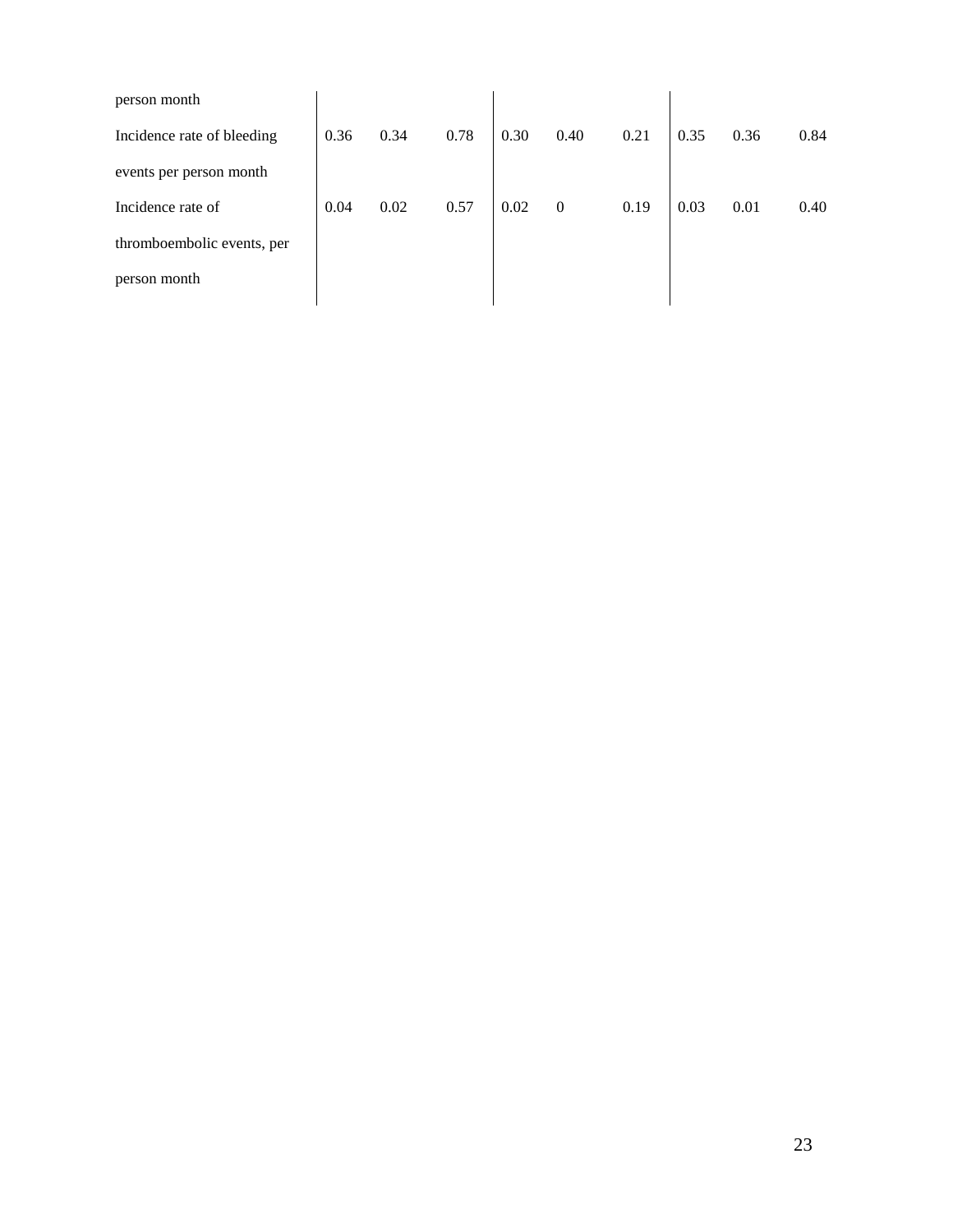<span id="page-24-0"></span>*Table S8: Secondary outcomes for Acenocoumarol in Greece and The Netherlands separately – per protocol analysis*

|                                         | <b>Greece</b>           |                |         | <b>The Netherlands</b> |                  |         |
|-----------------------------------------|-------------------------|----------------|---------|------------------------|------------------|---------|
| Outcome                                 | $\mathop{\mathrm{PGx}}$ | Control        | p-value | PGx                    | Control          | p-value |
| ${\bf N}$                               | 65                      | 75             |         | 46                     | 51               |         |
| PTIR weeks 1-4                          | 55.55                   | 54.76          | 0.86    | 56.85                  | 48.74            | 0.11    |
| PTIR weeks 5-8                          | 65.92                   | 69.05          | 0.61    | 76.54                  | 59.87            | 0.009   |
| PTIR weeks 9-12                         | 67.33                   | 72.11          | 0.44    | 70.14                  | 72.19            | 0.76    |
| Percentage of patients with INR>4       | 24.6                    | 29.3           | 0.53    | 34.8                   | 29.4             | 0.57    |
| Percentage time spent INR≥4             | 1.80                    | 1.59           | 0.83    | 2.31                   | 2.91             | 0.64    |
| Percentage time spent INR<2             | 26.91                   | 21.07          | 0.12    | 17.86                  | 17.67            | 0.96    |
| Percentage of patients with stable dose | 38.5                    | 44.0           | 0.51    | 56.5                   | 58.8             | 0.49    |
| Incidence of coumarin sensitivity, %    | 5.3                     | 8.9            | 0.51    | 2.9                    | $\boldsymbol{0}$ | 0.29    |
| Incidence of coumarin resistance, %     | $\overline{0}$          | $\overline{0}$ |         | $\boldsymbol{0}$       | $\boldsymbol{0}$ |         |
| Number of INR measurements              | 9.48                    | 9.60           | 0.77    | 11.37                  | 11.67            | 0.50    |
| Absolute difference between             | 0.41                    | 0.73           | 0.009   | 0.57                   | 0.57             | 0.99    |
| calculated versus achieved stable dose  |                         |                |         |                        |                  |         |
| <b>Safety</b>                           |                         |                |         |                        |                  |         |
| Incidence rate of Adverse Events (AE)   | 0.38                    | 0.23           | 0.42    | 2.86                   | 1.80             | 0.14    |
| per person month                        |                         |                |         |                        |                  |         |
| Incidence rate of Serious Adverse       | 0.08                    | 0.04           | 0.51    | 0.09                   | 0.07             | 0.86    |
| Events (SAE) per person month           |                         |                |         |                        |                  |         |
| Incidence rate of bleeding events per   | 0.01                    | 0.04           | 0.49    | 0.91                   | 0.85             | 0.67    |
| person month                            |                         |                |         |                        |                  |         |
| Incidence rate of thromboembolic        | 0.005                   | 0.01           | 0.47    | 0.08                   | 0.03             | 0.48    |
| events, per person month                |                         |                |         |                        |                  |         |
|                                         |                         |                |         |                        |                  |         |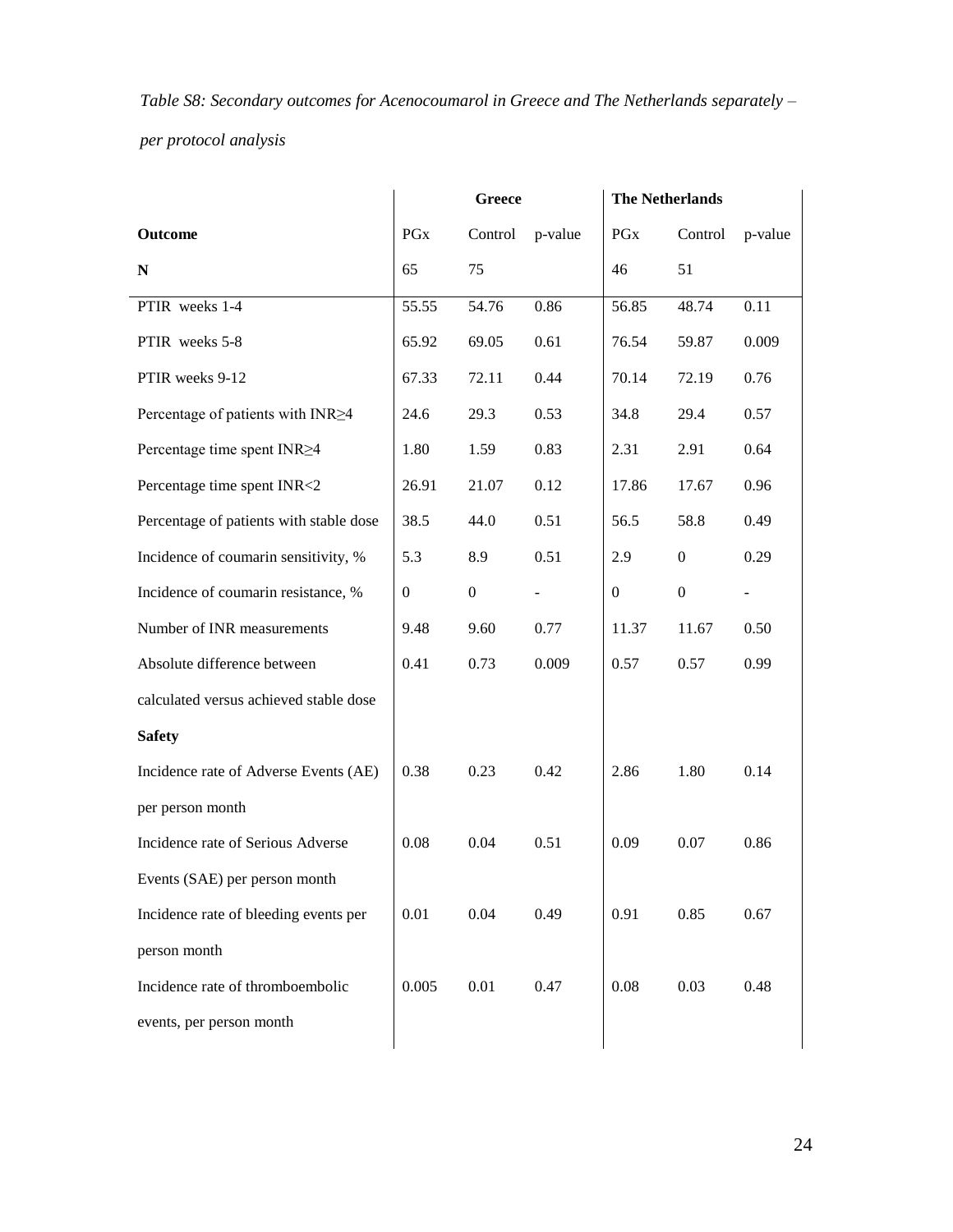<span id="page-25-0"></span>*Table S9: Details of adverse events*

|                                   | $PGx (n=273)$    |               | Control $(n=275)$ |              |
|-----------------------------------|------------------|---------------|-------------------|--------------|
|                                   | Events, n        | Participants, | Events, n         | Participants |
|                                   |                  | $n$ (%)       |                   | $n(\%)$      |
| <b>Bleeding</b>                   |                  |               |                   |              |
| Minor                             | 267              | 114 (42%)     | 265               | 121 (44%)    |
| Haematoma or bruise (any site)    | 230              | 105 (38%)     | 233               | 111 (40%)    |
| <b>Bleeding gums</b>              | 3                | 3(1%)         | $\boldsymbol{0}$  | $0(0\%)$     |
| Colonic or rectal bleeding        | 9                | 9(3%)         | $\mathbf{1}$      | $1(0.4\%)$   |
| Vaginal bleeding                  | $\sqrt{2}$       | $1(0.4\%)$    | $\boldsymbol{7}$  | 5(2%)        |
| Haematuria                        | $\overline{4}$   | $2(0.7\%)$    | $\,1$             | $1(0.4\%)$   |
| Epistaxis                         | 13               | 12(4%)        | 14                | 13 (5%)      |
| Ocular bleeding                   | 3                | 3(1%)         | 3                 | 3(1%)        |
| Other/unspecified bleeding        | $\mathfrak{Z}$   | 3(1%)         | $\sqrt{6}$        | 6(2%)        |
| Major - Gastrointestinal bleeding | $\boldsymbol{0}$ | $0(0\%)$      | $\,1$             | $1(0.4\%)$   |
| Thromboembolism                   |                  |               |                   |              |
| Minor                             | $\sqrt{2}$       | $2(0.7\%)$    | $\mathbf{1}$      | $1(0.4\%)$   |
| Major                             | $\overline{4}$   | 3(1%)         | 5                 | 3(1%)        |
| Any adverse event                 | 691              | 177 (65%)     | 666               | 175 (64%)    |
| Any serious adverse event         | 21               | 18 (7%)       | 23                | 18 (7%)      |